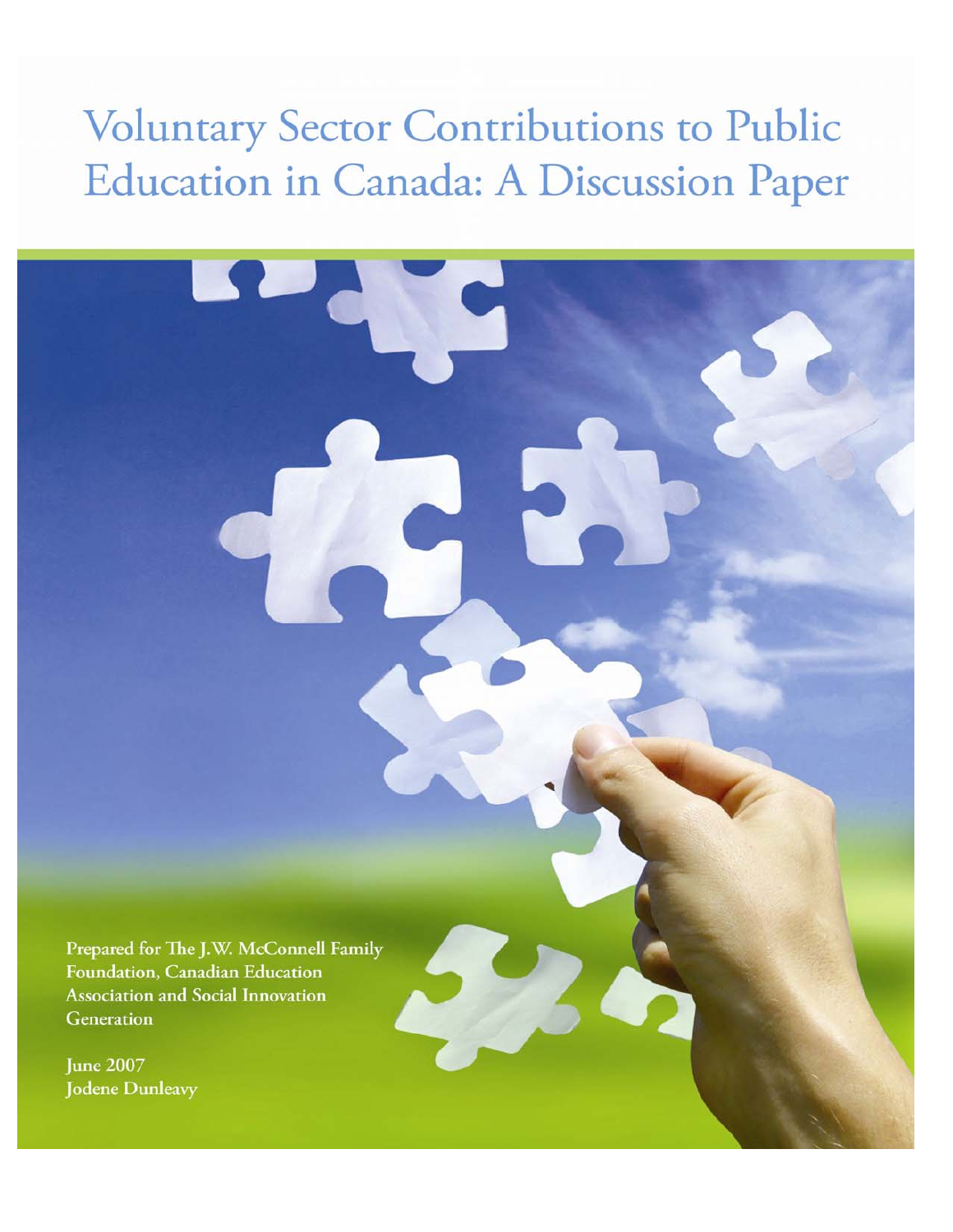*The Canadian Education Association –* Founded in 1891, the Canadian Education Association is a bilingual, federally incorporated non-profit organization that serves as a dynamic voice, robust advocate and strategic catalyst for learning and educational excellence across Canada. In a vibrant and continuously changing context, CEA promotes informed dialogue and debate about issues, and provide sound research-based analysis and synthesis of complex and controversial subjects to clarify issues, create meaning, and facilitate shared understanding. As a meeting place for education leaders for over 100 years, CEA balances historical perspective and stability with innovation and optimism in future planning. Within CEA we model shared leadership, providing a forum for reflection and development, as well as inter-jurisdictional and interdisciplinary networking.

*The J.W. McConnell Family Foundation –* Established in 1937 by [John Wilson McConnell](http://www.mcconnellfoundation.ca/default.aspx?page=78&lang=en-us) (1877-1963), the J. W. McConnell Family Foundation grew out of Mr. McConnell's deep commitment to the public good and his life-long involvement with non-profit and charitable work in Canada. The purpose of The J.W. McConnell Family Foundation has not greatly changed since it was established by its founder some 70 years ago: now, as then, it seeks to improve quality of life by building communities that help people to develop their talents and contribute to the common good. Consistent with its [vision and mission](http://www.mcconnellfoundation.ca/default.aspx?page=77&lang=en-us), the Foundation's objective is to [encourage active citizenship](http://www.mcconnellfoundation.ca/default.aspx?page=155&lang=en-us) and to [create resilient communities](http://www.mcconnellfoundation.ca/default.aspx?page=156&lang=en-us). As a national funder it seeks initiatives, often [innovative](http://www.mcconnellfoundation.ca/default.aspx?page=157&lang=en-us) in nature, that have the potential for [country-wide impact](http://www.mcconnellfoundation.ca/default.aspx?page=159&lang=en-us).

*Social Innovation Generation* – In January 2007, The J.W. McConnell Family Foundation launched a new fiveyear initiative - Social Innovation Generation (SiG). Collaborating with a national network of partners, the initiative is linking the Foundation with the MaRS Discovery District, the University of Waterloo and the BC-based PLAN Institute for Caring Citizenship. SiG's aim is to facilitate broad social change in Canada. The partnership will deliberately engage all three sectors, and address cross-cutting themes such increasing the availability of funding for social innovation in Canada; exploring how innovative, community-based "open source" technology can enhance learning and strengthen social change networks; and developing the leadership capacity that will allow social innovators to work with a broad range of stakeholders across sectors to achieve lasting change.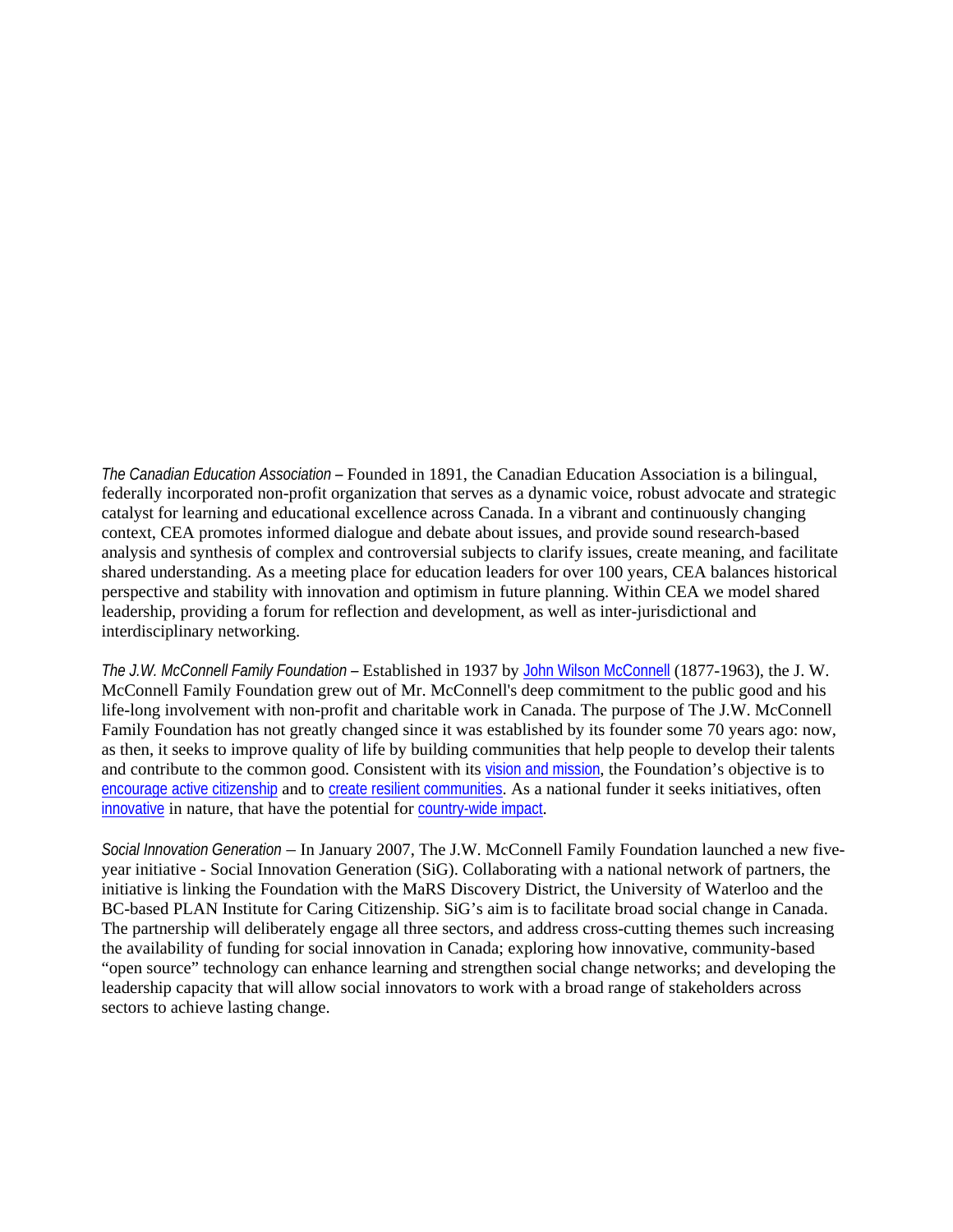# About this Report

This report was written as a discussion paper for the forum *Re-Connecting Schools and Communities: Students as Citizens*, an event co-hosted by the J.W. McConnell Family Foundation's Social Innovation Generation initiative and the Canadian Education Association in June 2007.

The general goal of the report is to map out the landscape of voluntary sector contributions to the Canadian public education system. The outcome of this process is a clear picture of the incredible number of points where the education and voluntary sectors intersect in schools and school systems across Canada.

The map of education-voluntary sector intersections presented in the following pages is - like any map - a guide for embarking on a journey that allows travelers to explore both new and familiar landscapes in greater detail. In keeping with the visions of both the J.W. McConnell Family Foundation and the Canadian Education Association, this report is a starting point for a journey toward longer term dialogue about the potential of education-voluntary sector partnerships for fostering a culture of continuous innovation and strategic collaboration focused on inclusion, engagement and community resilience, and the creation of opportunities for learning in schools and communities to nurture the development of all young Canadians.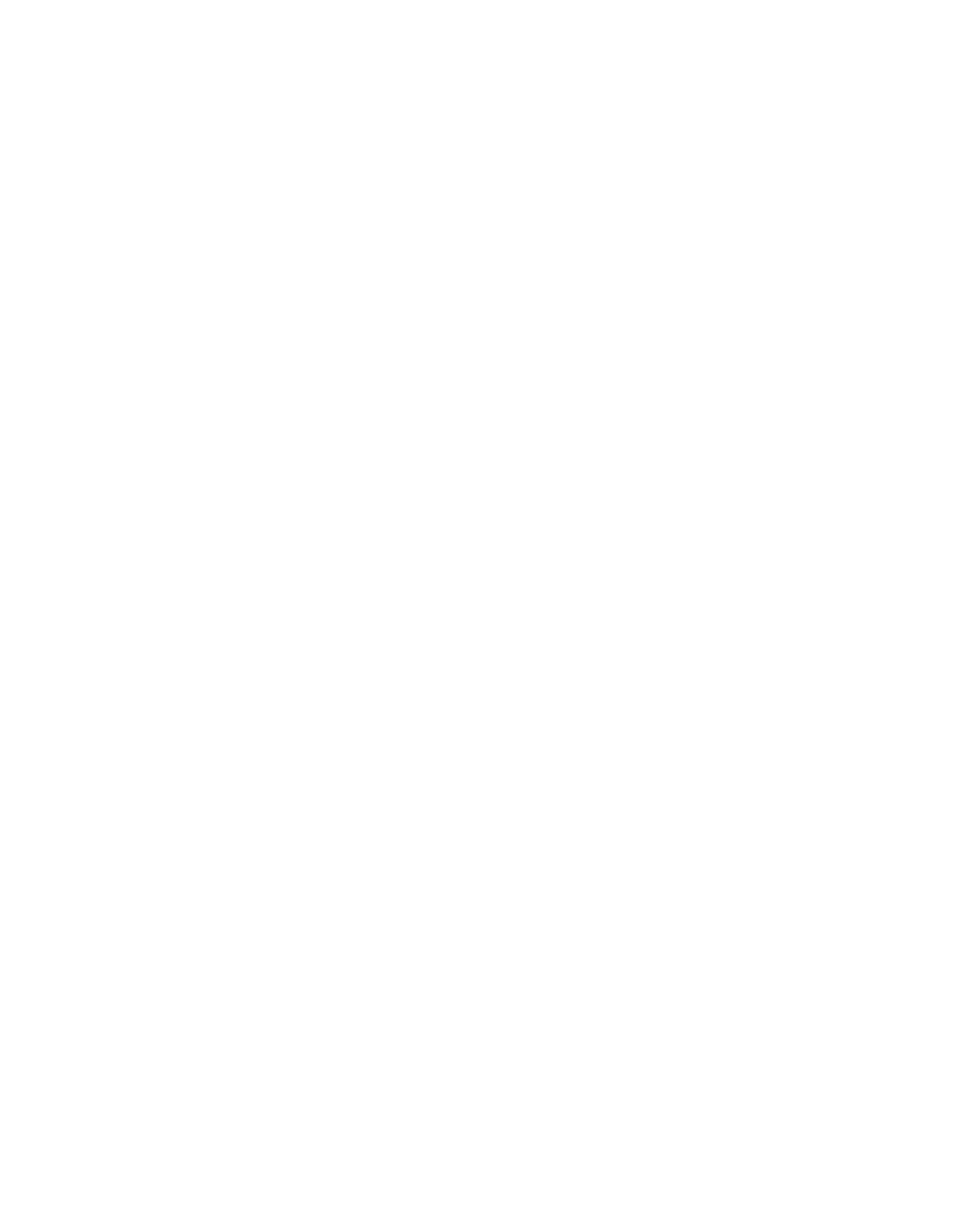# *List of Figures*

| Figure 1 | Elementary and Secondary School Enrolment by Jurisdiction        | Д  |
|----------|------------------------------------------------------------------|----|
| Figure 2 | Peel District School Board - Partnership Policy                  | .5 |
| Figure 3 | General Characteristics of Voluntary Sector Organizations        |    |
| Figure 4 | <b>Registered Charities</b>                                      | 8  |
| Figure 5 | A Typology of Voluntary Sector Contributions to Public Education | 12 |
| Figure 6 | Delivery Models                                                  | 14 |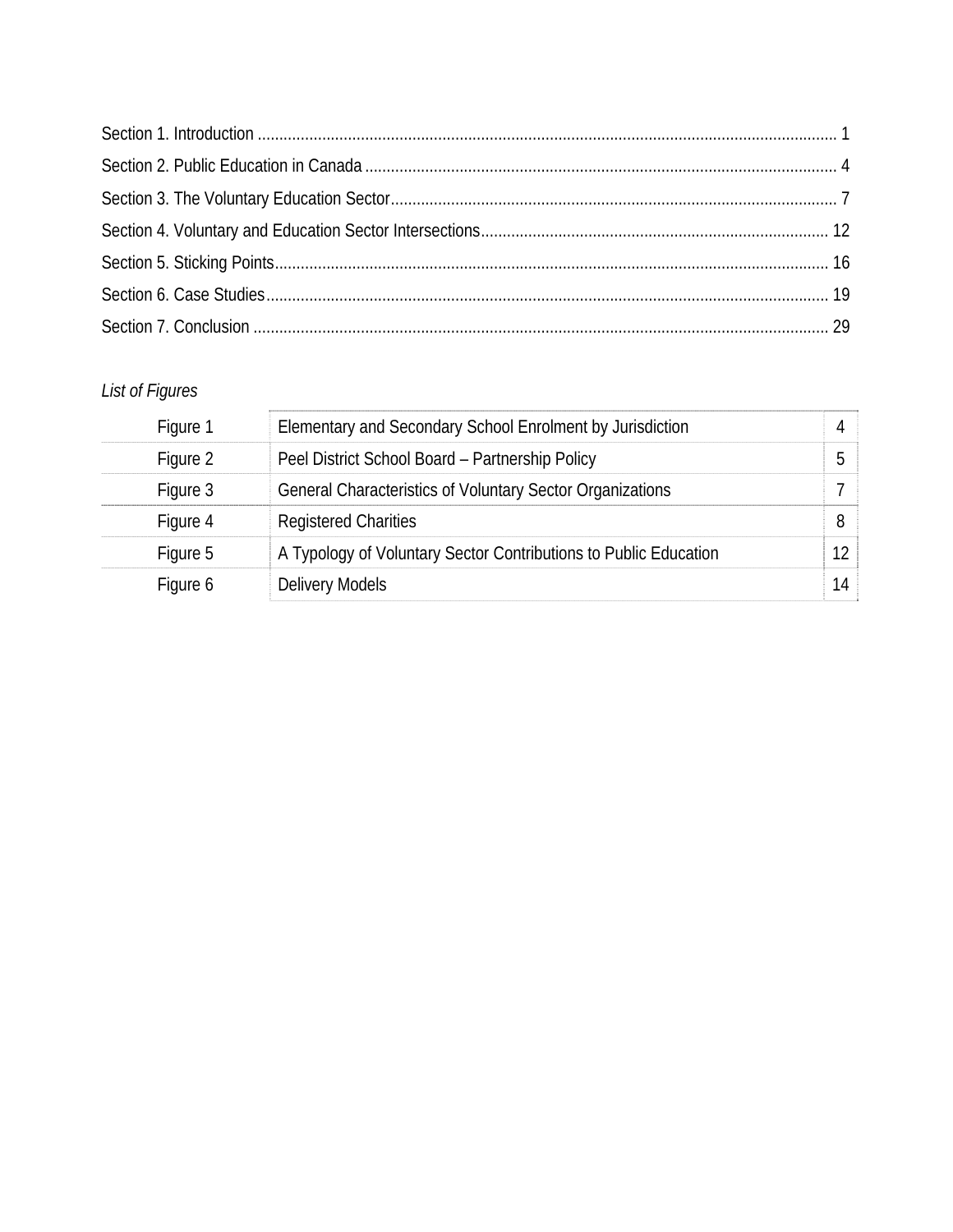# <span id="page-5-0"></span>Section 1. Introduction

Growing up in suburban Toronto during the 1970s I clearly remember sitting on a worn classroom carpet listening to a local police officer tell our grade two class about crosswalk safety with *Elmer the Safety Elephant*. Elmer's lessons may not have contributed to my overall success in school; but for a short time my small classroom and community worlds collided as the "words" of a green elephant stuck in my mind with a force that neither my parents nor teachers could reckon with.

Elmer's messages about safety are still reaching elementary students today through the Canada Safety Council's school programs and if you ask anyone about their experiences in school, almost everyone has a similar "Elmer" story. These stories stand as testament to the long, yet largely undocumented, history of partnership between the education and voluntary sectors in Canada. Since their inception, schools have played a role in the larger arena of "public education" on a wide variety of social and health topics relevant to children and youth. In addition to providing a venue for the delivery of social messages and programs, intersections between the two sectors have created new - and sometimes contested - spaces for educational and social change.

Whether they represent a social delivery or innovation model, education and voluntary sector partnerships have taken on new meaning in recent years as many public school systems grappled with new - and often reduced – funding structures while the voluntary sector experienced significant growth in both its size and funding.<sup>[1](#page-5-1)</sup> Although both sectors struggle with issues of stable and adequate funding, the potential for intersections between them has for many years now, been offered as a means of achieving common goals with greater efficiency. These and other public or private partnerships are regularly promoted in the education sector, but we know little about the scope or quality of partnerships and even less about factors that contribute their success.

Education is also unique in its commitment to the principle of parent and community involvement popularized through the *Effective Schools[2](#page-5-2)* movement which began in the late 1960s. Some of the by-products of this commitment *in principle* that are relevant to a discussion of the voluntary sector include the contributions of organized parent and community groups as well as the largely unorganized, but substantial role of parent and community volunteers in schools.

This report represents a starting point for mapping the voluntary education sector and exploring the wide variety of points where it intersects with public education in Canada. In addition to this section, which provides notes on methodology and key definitions, the report is organized into five sections:

- > *Section 2* presents some general information on the Canadian public education system;
- > *Section 3* provides some general information on the voluntary education sector;
- > *Section 4* tentatively maps out the wide variety of intersections between the voluntary and education sectors;
- > *Section5* explores some of factors that support or challenge the development of opportunities for intersections between the two sectors;
- > *Section 6* presents a series of illustrative case studies on four innovative voluntary sector organizations working to make a difference for children and youth in Canada; and

<span id="page-5-1"></span> $\overline{a}$ <sup>1</sup> Statistics Canada (2005). *Cornerstones of Community: Highlights of the National Survey of Nonprofit and Voluntary Organizations.* Ottawa: Catalogue No. 61-533-XIE.

<span id="page-5-2"></span><sup>2</sup> Edmonds, R. R. (1979). "Effective Schools for the Urban Poor." *Educational Leadership* (37/1), p. 15-24.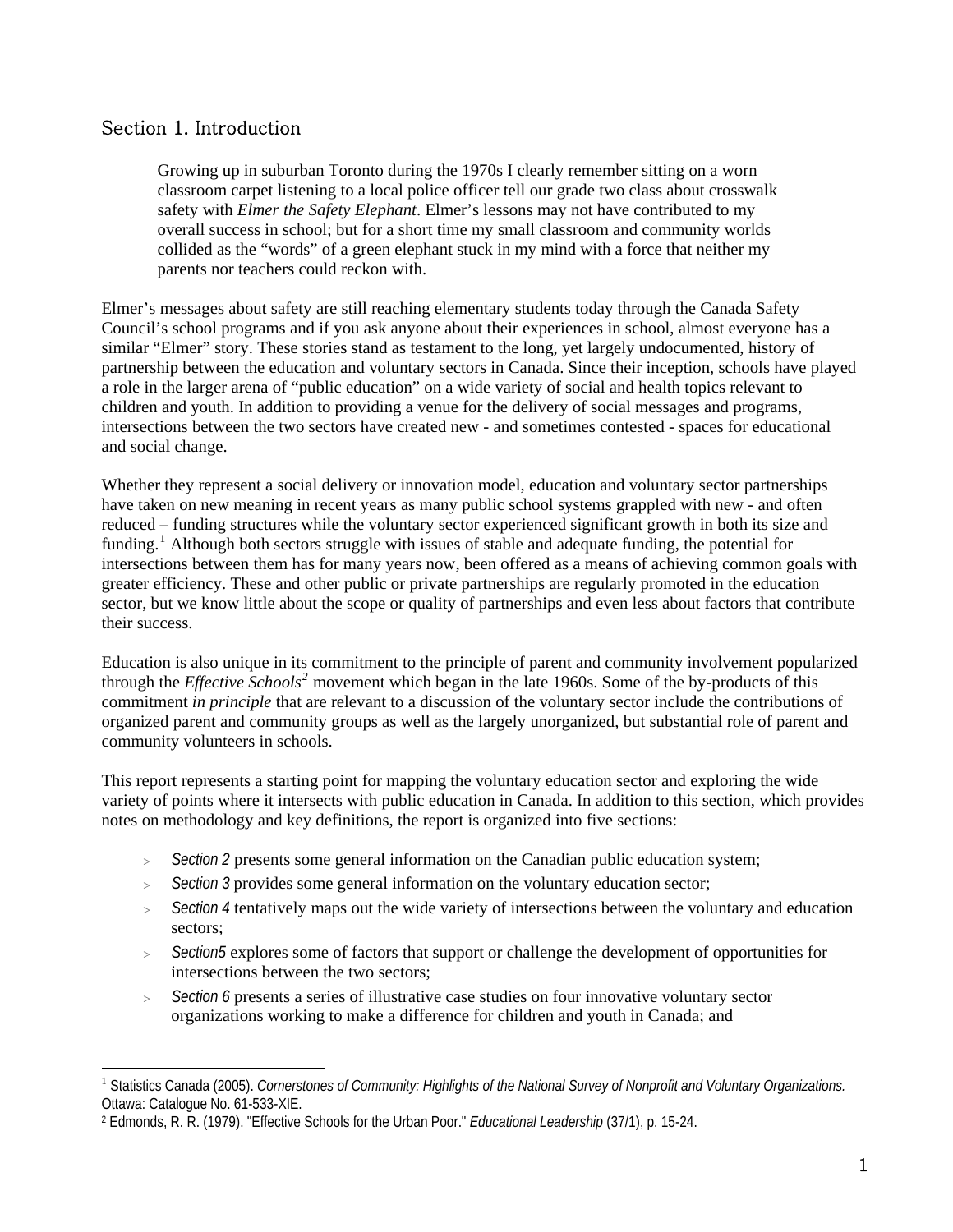> *Section 7* offers a summary of lessons learning and recommendations for defining a way forward in mapping out this topic and furthering the potential social, educational and financial benefits of education-voluntary sector partnerships in Canada.

# A Note on Methodology

With the exception of some excellent evaluations of specific education-voluntary sector partnerships<sup>[3](#page-6-0)</sup>, there is very little written about the Canadian voluntary sector's contribution to public education. In the absence of a documented history or research on education-voluntary sector partnerships, this report is largely exploratory and pieced together through an extensive online search that included: school boards, Ministries of Education and Education Councils (for federally funded school systems) across Canada; organizations such as Charity Village, the Canadian Policy Research Network, the Centre for Voluntary Sector Research and Development, Statistics Canada, the Canada Revenue Agency; and, numerous open ended searches of Canadian web content on partnerships, non-profit, voluntary and "third sector" involvement in education.

To bring the topic of this report to life, phone interviews were also conducted with staff from four voluntary organizations and four educators or school board representatives who have worked with their organizations in the past. Interview questions were sent to all participants ahead of time and where available, information from the organization's website was used to supplement information gathered through the interviews. Following each set of interviews, information and insights were drawn together into the four case studies that are profiled in Section 6 and incorporated into section 4 where questions about "sticking points" between the two sectors are explored.

# A Note on Definitions

 $\overline{a}$ 

It is relatively easy to find publications on the voluntary sector *or* publications about partnerships in education, but few capture intersections between the two. In addition, both are somewhat limited in their application to this report because of a number of definitional challenges: research in the voluntary sector employs a very generous definition of voluntary *education* sector, and the general literature on education partnerships tends to lack clear definitions to help readers distinguish between partnerships with parents for the benefit of individual students and/or those with voluntary, public and/or private sector organizations. To assist in bringing some clarity around the meaning of key terms used in this report, the following definitions, while still quite generous, serve to mark the territory of voluntary sector contributions to public education:

- 1. *Public Education* includes teaching and learning in,
	- <sup>&</sup>gt; provincially and federally funded elementary and secondary school systems, and
	- $\geq$  local and online communities.

It could be argued that this broad definition may inflate the actual scope and nature of voluntary sector involvement in public education. Schools and local or online communities represent very different spaces for children and youth. And yet, there is growing recognition that using community assets and advancements in technology as resources for learning can bring schools and communities closer together in their shared vision of changed outcomes for kids.

<span id="page-6-0"></span><sup>3</sup> Hume, K. (2006). *Engaged in Learning: The ArtsSmarts Model*. Ottawa: ArtsSmarts; Huddart, S. (2006). *ArtsSmarts and Systems Change*. Montreal: J.W. McConnell Family Foundation; Collyer, C (2005) A report on a Green Street Capacity Building Grant - Exploring Strategies for Systemic Change Related to Evergreen's Programming in Schools. Montreal: J.W. McConnell Family Foundation.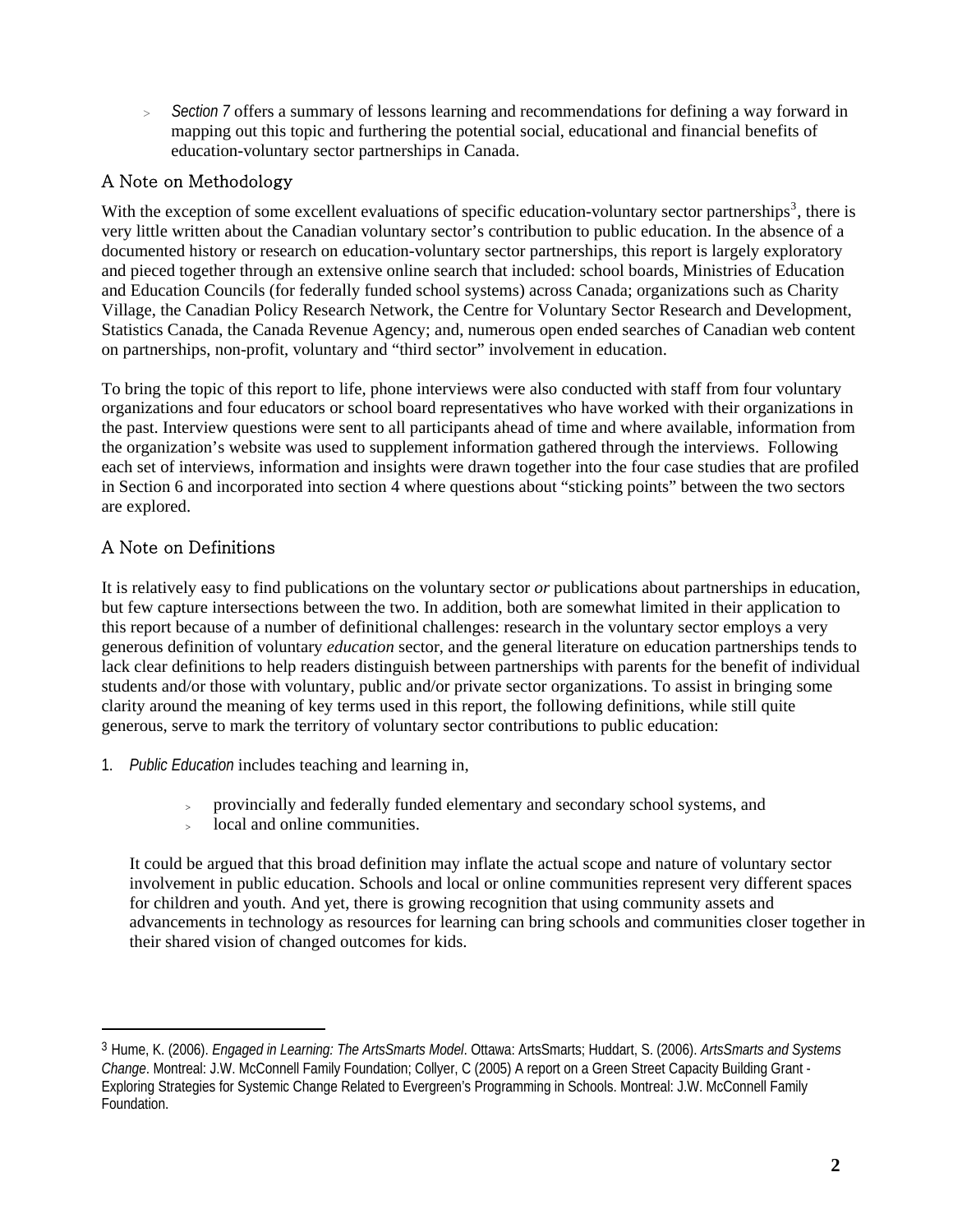#### 2. The *Voluntary Sector* includes,

- volunteers, and
- > organizations that have some degree of organizational permanence, are not part of or controlled by government or another external entity, devote any profits to their core mission, and demonstrate a meaningful degree of voluntary participation in public education, either in conducting the organization's activities or in directing its affairs.

#### 3. *Partnership*

In the public, private and voluntary sectors the term "partnership" accounts for a range of very different interactions:

"Today, 'partnership' is used to characterize a wide variety of arrangements between and amongst organizations. At one end of the spectrum are relationships which are based on narrowly defined, immediate interests of the parties involved. At the other, 'partnership' is used to describe arrangements where shared visions, objectives and budgets bring about outcomes that none of the parties could have achieved alone."[4](#page-7-0)

As this report is focussed on creating a baseline for understanding voluntary sector contributions it adopts an inclusive definition of partnerships reflective of continuum described by Tuxworth and Sommer above. Where possible, however, an attempt is made to distinguish between partnerships that involve individuals (parent and community volunteers) and those involving organizations in the education and voluntary sectors.

#### 4. *"Sticking Points"*

 $\overline{a}$ 

The term "sticking points" – an idea adapted from Jehl, Blank and McCloud's work<sup>[5](#page-7-1)</sup> – is used throughout this report as a marker for insights about what does and doesn't work when the voluntary and education sectors intersect. In its everyday use, "sticking points" stands as a metaphor for an impasse, but here – as in the real world of many education-voluntary sector partnerships – it is used to illustrate the tendency for challenges to become points of learning and real progress in efforts to extend the reach and impact of partnerships in school systems *and* communities.

<span id="page-7-1"></span><span id="page-7-0"></span><sup>&</sup>lt;sup>4</sup> Tuxworth, B. and Sommer, F. (2003). "Fair Exchange? Measuring the Impact of Not-for-Profit Partnerships", Forum for the Future.<br><sup>5</sup> By Jehl, J., Blank, M. and McCloud, B (2001). Education and Community Building: Connec Educational Leadership. Accessed on May 4, 2007 at<http://www.communityschools.org/combuild.pdf>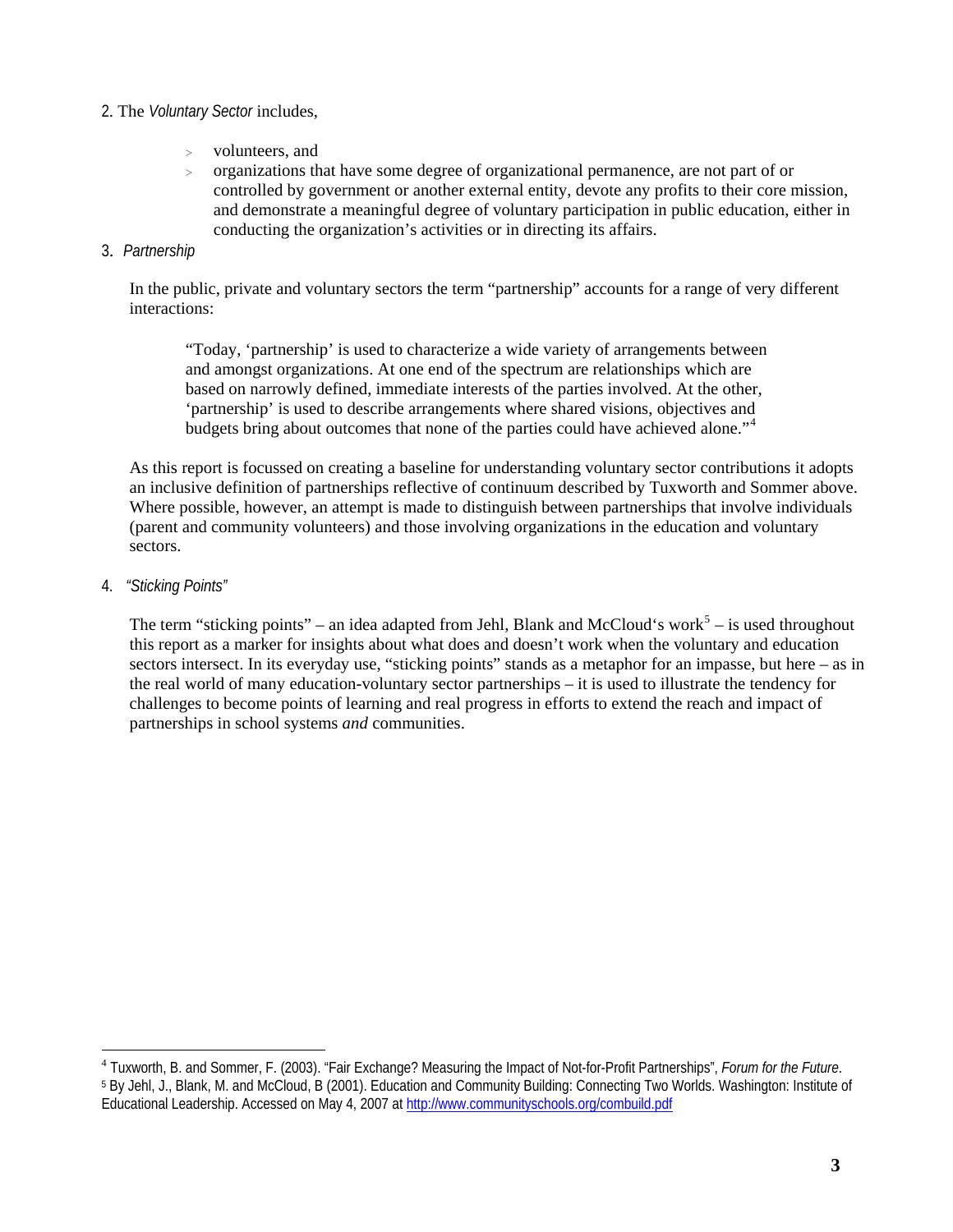# <span id="page-8-0"></span>Section 2. Public Education in Canada

The public education system in Canada consists of ten provincial and three territorial systems, including approximately 15,000 public French and English language schools administered by 375 school boards. It also includes 502 Inuit and First Nations schools administered by self governed school authorities and band councils.

## *Funding Public Education*

 $\overline{a}$ 

All public education through secondary (or "high") school is publicly funded, including general and vocational colleges (CEGEPs, or *Collèges d'enseignement général et professionnel*) in the province of Quebec. Based on the most recent data available, expenditures by federal, provincial/territorial and local levels of government on the K-12 education sector in the  $2000-01$  school year were just under \$38 billion.<sup>[6](#page-8-1)</sup> In addition, public expenditures through the Department of Indian and Northern Affairs totalled \$1.6 billion in the 2004-05 school year for Inuit and First Nations students attending federally and provincially funded schools.<sup>[7](#page-8-2)</sup>

## *Enrolment in Public Elementary and Secondary Schools*

More than 5 million school-aged Canadians (see Figure 1), including approximately 120,000 Inuit and First Nations children and youth, were enrolled in the public education system during the 2002-03 school year.





<span id="page-8-1"></span><sup>6</sup> Statistics Canada and Council of Ministers of Education (2003). Report of the Pan-Canadian Education Indicators Program 2003. Toronto: Canadian Education Statistics Council. Accessed on May 31, 2007 at http://www.statcan.ca/english/freepub/81-582- XIE/2003001/pdf/81-582-XIE03001.pdf

<span id="page-8-2"></span><sup>7</sup> Society for the Advancement of Education (2005). Media Backgrounder: Moving Forward -*National Policy Roundtable: Aboriginal Education K-12.* Accessed on June 1, 2007 at <http://www.saee.ca/movingforward/>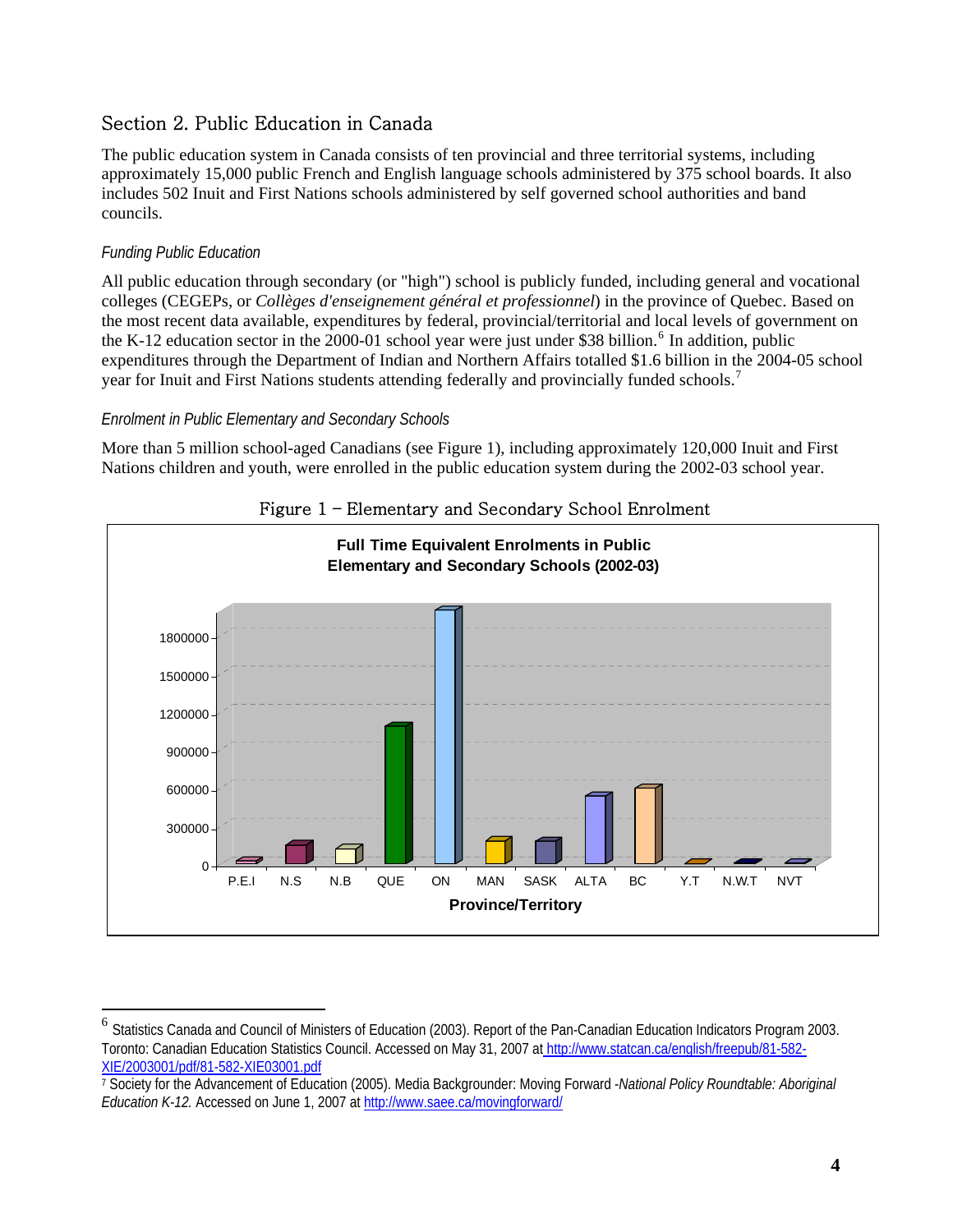#### *The Public Education Workforce*

Data on the full complement of staff (e.g. teachers, school administrators, teaching assistants, custodians, administrative assistants) working in elementary and secondary schools across Canada is unavailable; however, detailed information available through the Pan-Canadian Education Indicators Program (2003) indicates that the *educator* workforce, which includes school administrators in many provinces and territories, grew by 2.7 percent between 1997-9[8](#page-9-0) to 2002-03 to 310,780.<sup>8</sup>

#### *Partnerships in Public Education - The Policy Context*

An informal search of large urban school boards across Canada revealed a high level of public support for the

development of voluntary, public and private sector partnerships. For the most part, however, school boards' support for partnerships is highly principled but has not advanced to an operational level in terms of written partnership policies, guidelines and/or staff designated to promote or coordinate partnership activities.

Where formal school board policies do exist, they tend to follow one of three formats:

- 1. An expression of the elected board's commitment to partnerships in general with a strong emphasis on local communities and parents/guardians as important partners in children's education.
- 2. Regulatory policies that define the limits of partnerships, especially in relation to private sector partnerships and oversight of commercial interests in public schools.
- 3. Facilitative policies (see Figure 2) that provide a roadmap for schools and potential partners interested in creating effective partnerships that benefit students, schools and communities.<sup>[9](#page-9-1)</sup>

In large urban school boards there is a growing number of designated community/partnership liaison staff employed to promote and support the development of effective partnerships, sponsorship activities, and school-community relations. To date, however, these designated positions are rare, especially in smaller urban and rural boards.

 $\overline{a}$ 

#### Figure 2 Peel District School Board Partnership Policy

Partnerships are supported which:

- enhance the quality and relevance of education for learners
- mutually benefit all partners
- treat fairly and equitably all those served by the partnership
- provide opportunities for all partners to meet their shared social responsibilities toward education
- acknowledge and celebrate each partner's contributions through appropriate forms of recognition
- are consistent with the ethics and core values of all partners
- are based on the clearly defined expectations of all partners
- are based on shared or aligned objectives that support the goals of the partner organizations
- allocate resources to complement and not replace public funding for education
- measure and evaluate partnership performance to make informed decisions that ensure continuous improvement
- are developed and structured in consultation with all partners
- recognize and respect each partner's expertise
- identify clearly defined roles and responsibilities for all partners
- involve individual participants on a voluntary basis

<http://www.peel.edu.on.ca/partner/policy/policy.htm>

There are some benefits associated with the absence of formal school board policy and organizational frameworks including local flexibility and the ability to move quickly from the planning to implementation or

<span id="page-9-0"></span><sup>&</sup>lt;sup>8</sup> Statistics Canada and Council of Ministers of Education (2003). Report of the Pan-Canadian Education Indicators Program 2003. Toronto: Canadian Education Statistics Council. Accessed on May 31, 2007 at http://www.statcan.ca/english/freepub/81-582- XIE/2003001/pdf/81-582-XIE03001.pdf

<span id="page-9-1"></span><sup>9</sup> Chignecto-Central Regional School Board *Partnership Workbook,* Toronto District School Board (1999) *Policy P.024 BUS: External Partnerships,* Calgary Board of Education (2003) *Administrative Regulation 1014 – School Participation in Programs: Outside Services*, New Brunswick Department of Education (2003) *Policy 315: School/Community Partnerships and Sponsorships*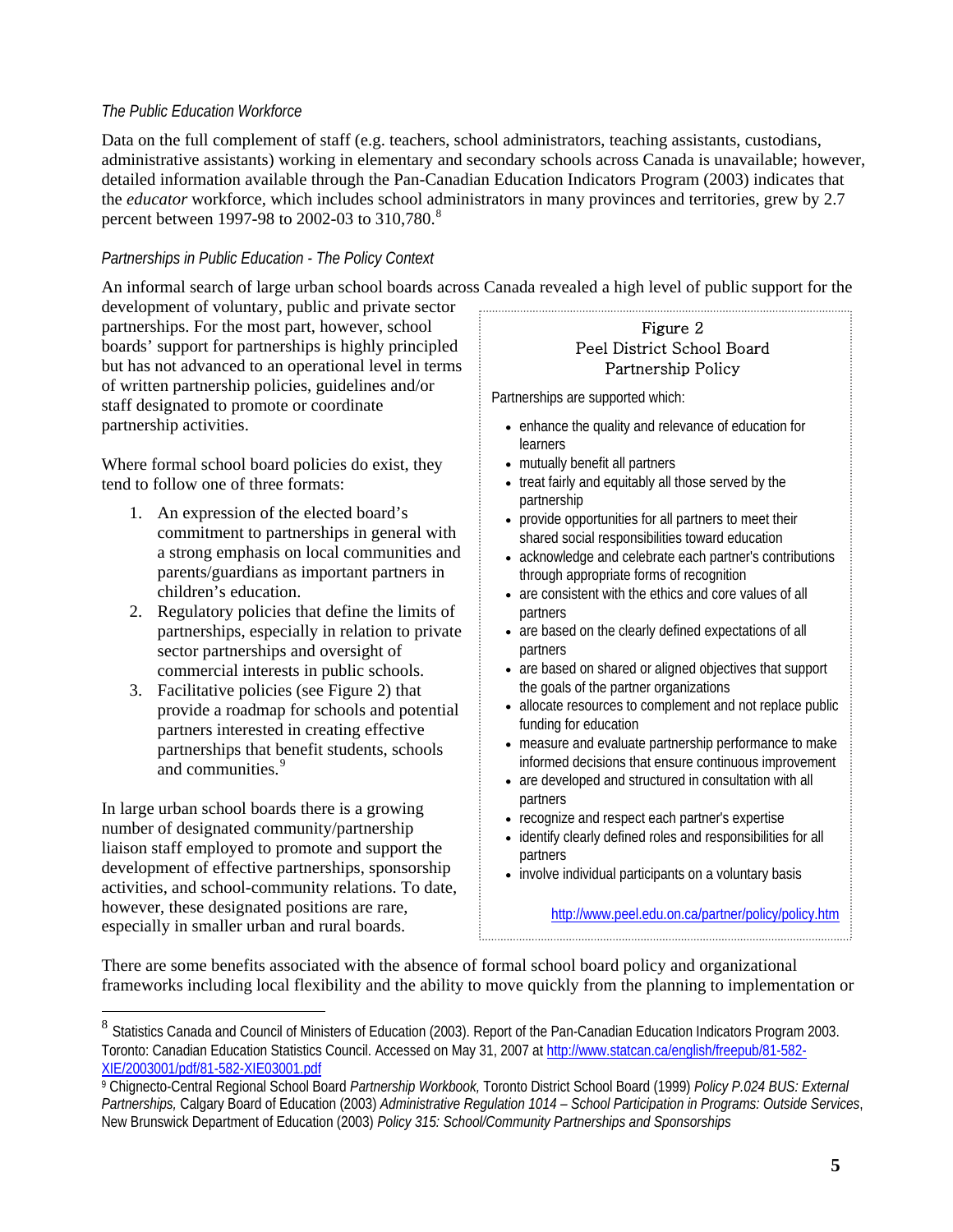delivery stages. At the same time, this absence can make it difficult for voluntary sector organizations to navigate through unwritten channels of school or school board approvals, can lead to a lot of inefficiencies as each new partnership "reinvents the wheel", and contribute to time invested in partnerships that may not result in a strong match between the parties involved.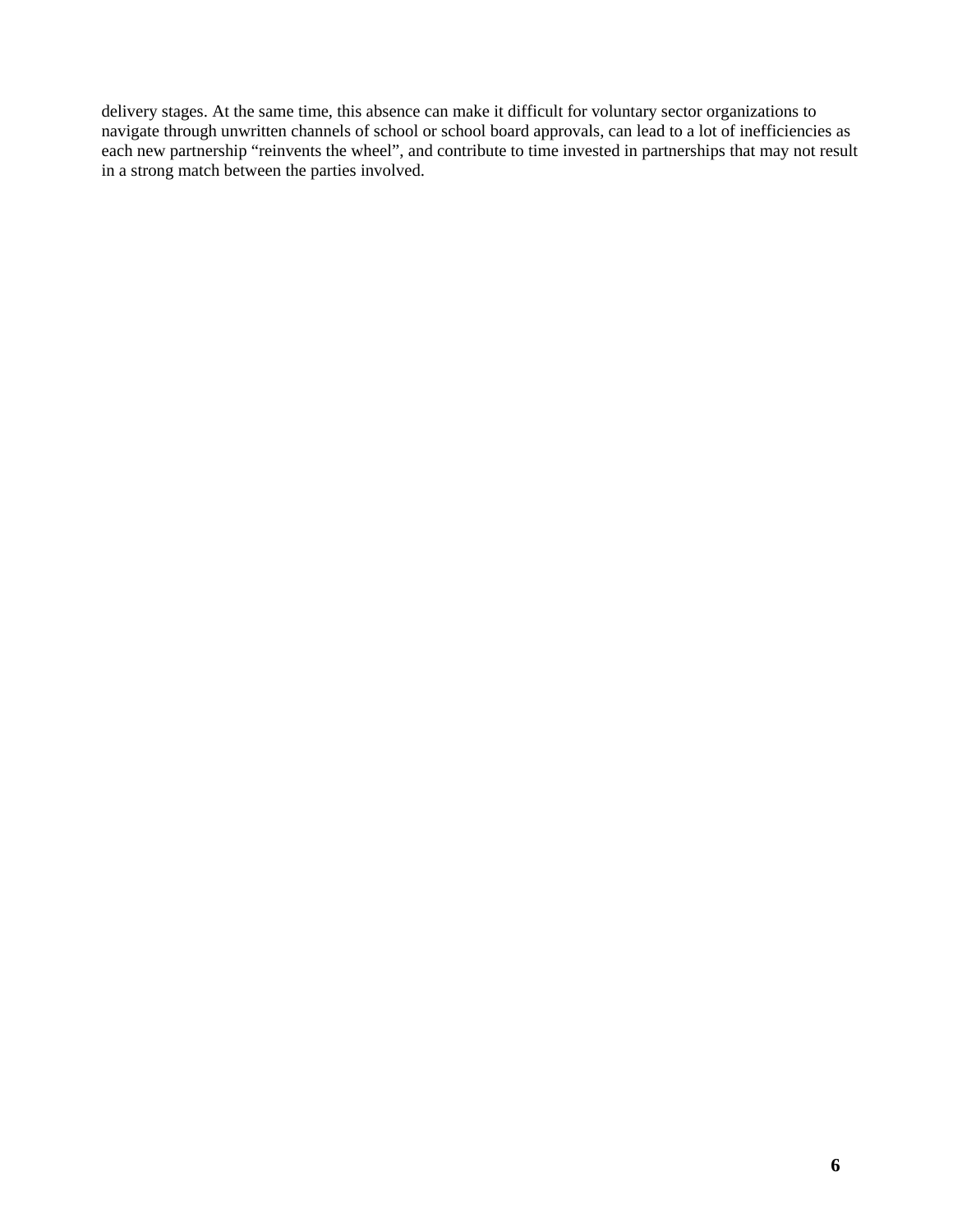# <span id="page-11-0"></span>Section 3. The Voluntary Education Sector

# General Characteristics

The improved quality of learning for children and youth and/or professional development for teachers is a common element within the mandate of almost all of the organizations reviewed for this report. It is important to note, however, that improvement, does not always equate with innovation. In fact, organizations that tend to "disrupt the social order" - as Sharon Friesen of the Galileo Educational Network calls them - are quite rare: some organizations are explicit in their commitment to conserving traditional approaches to education while the majority identify their key role as supporting students and schools within existing structures and approaches to education.

Beyond their common interest in "improved" education, there is very little that is fixed about voluntary sector organizations that have education as their primary form of activity. The general characteristics of the large range of voluntary organization are best described through a set of dimensions (see Figure 3) which function in all possible combinations and are sometimes quite malleable depending on the evolution of the organization and its contributions to the education sector over time.

|                                           | <b>DIMENSIONS</b>                                                                                                                     |                                                                                                                            |
|-------------------------------------------|---------------------------------------------------------------------------------------------------------------------------------------|----------------------------------------------------------------------------------------------------------------------------|
| <b>MANDATE</b>                            | Focussed<br>Advocacy for Students with Disabilities,<br>Subject-based Support (e.g. History<br>Resources), School-to-Work Transitions | <b>Broad</b><br>Equity, Inclusion, Engagement,<br>New Teaching and Learning<br>Strategies, School Improvement              |
| <b>MISSION</b>                            | Supporting<br>Resources for an Existing Course of<br>Study, Service or Program                                                        | Innovating<br>Educational Change, Social<br>Innovation, Engagement                                                         |
| <b>CLIENTS/AUDIENCE</b>                   | <b>Targeted</b><br>First Nations Children and Youth.<br><b>Children with Disabilities</b>                                             | General<br>Students, Schools, or Communities                                                                               |
| <b>RELATIONSHIP</b>                       | Indirect<br>No direct contact or interaction with<br>students or staff (e.g. a website with<br>resources for teachers)                | Interactive<br>Onsite and online collaboration with<br>explicit goals and established<br>working relationships             |
| <b>SCALE</b>                              | Local<br>A single School or Site (e.g. program delivery,<br>volunteering, fundraising)                                                | International<br>Canadian based with service or program delivery in<br>and beyond Canada (online or face-to-face delivery) |
| <b>ORGANIZATIONAL</b><br><b>STRUCTURE</b> | <b>Informal</b><br>Informal structure, membership may<br>change frequently, includes school<br>initiated volunteer programs.          | Formal<br>Paid and volunteer staff, established<br>governance structure, registered<br>charity or incorporation.           |

#### Figure 3 - General Characteristics of Voluntary Sector Organizations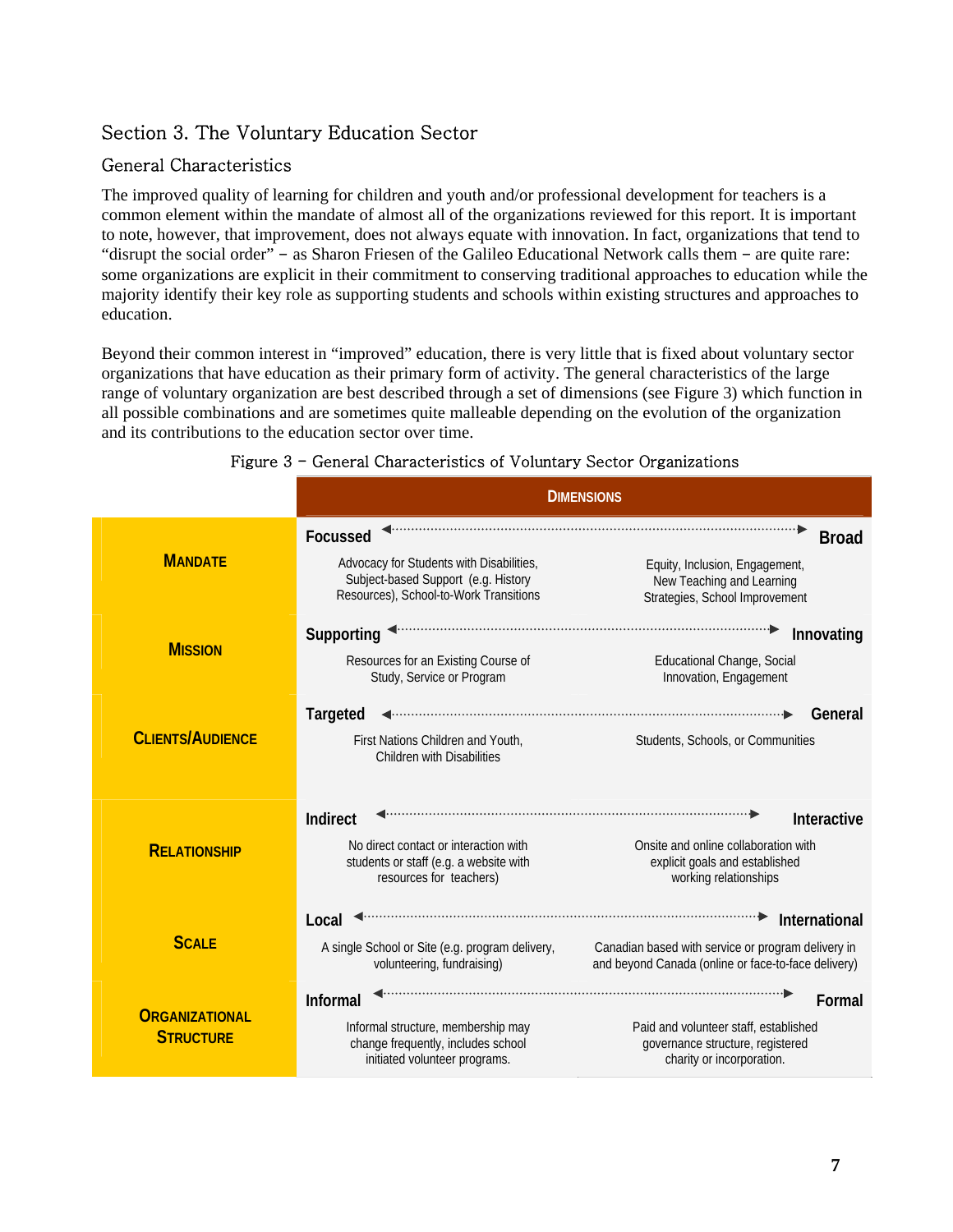| Cost                           | Free of Charge                                                                                                                                      | Fee for Service                                                                                                                                                                            |
|--------------------------------|-----------------------------------------------------------------------------------------------------------------------------------------------------|--------------------------------------------------------------------------------------------------------------------------------------------------------------------------------------------|
| <b>EVALUATION AND PLANNING</b> | <b>None</b><br>Resources, programs and services are not<br>evaluated; no mechanism for feedback; no<br>evidence of strategic or long term planning. | Frequent<br>Conducted independently or in collaboration with<br>partners; at regular intervals (e.g. annually), results<br>are published and connected to strategic<br>or long-term plans. |

## National Data

 $\overline{a}$ 

*Canada Revenue Agency – Registered Charities Listings* 

The Canada Revenue Agency's (CRA) *Charities Listings* - a searchable database of all registered Canadian Charities - is one of the few sources of information on voluntary sector involvement in Canadian education.

The *Listings* serve as a public accounting record of registered charities and while registered charities are required to identify their core activity, information in the database is organized according to self report data within a set of overlapping categories. As a result, distinctions among different education sectors (e.g., public and private or early childhood, elementary and secondary, and post-secondary) are difficult to make. As well, many organizations do not identify as providing support to schools (see categories 20, 21 and 29 in Figure 4), even though they have public education as a primary element of their mandate and pursue this through delivery of programs and resources in schools.

As illustrated in Figure 4, six of the CRA's forty-nine classifications include more than 13,000 registered Canadian charities that *directly* support education through programs and services to students in school, community or online (virtual) settings, while an additional five classifications capture charities whose relationships with the education sector are indirect, but nevertheless significant in terms of mapping the landscape of schools as places for the delivery of broader public education programs.

|    | <b>CRA Category and (Total)</b><br><b>Registered Charities</b> | <b>Examples</b>                                                                                                                                                                                                                |
|----|----------------------------------------------------------------|--------------------------------------------------------------------------------------------------------------------------------------------------------------------------------------------------------------------------------|
|    | <b>Direct</b>                                                  |                                                                                                                                                                                                                                |
| 20 | Teaching Institutions or Institutions of Learning<br>(3062)    | Roots of Empathy, Head Start, Active Healthy Kids Canada, Canadian<br>Parents for French.<br>(Also includes private schools, day care centres, universities and<br>community colleges)                                         |
|    | Support of Schools and Education (3946)                        | Media Awareness Network, Parent Advisory Councils, Home-School<br>Associations, Science and History Fairs, Foundations and Scholarships,<br>Teachers Organizations (e.g. Teachers of Music), Canadian Education<br>Association |
| 22 | Cultural Activities and Promotion of the Arts (4017)           | Music Associations, School Band Associations, School and Community<br>Drama Associations, Student Film Festivals, Canadian Society for<br>Education through Art.                                                               |

## Figure  $4$  – Education Registered Charities<sup>[10](#page-12-0)</sup>

<span id="page-12-0"></span><sup>10</sup> Canada Revenue Agency. *Charities Listing*. Accessed on May 8 at<http://www.cra-arc.gc.ca/tax/charities/menu-e.html>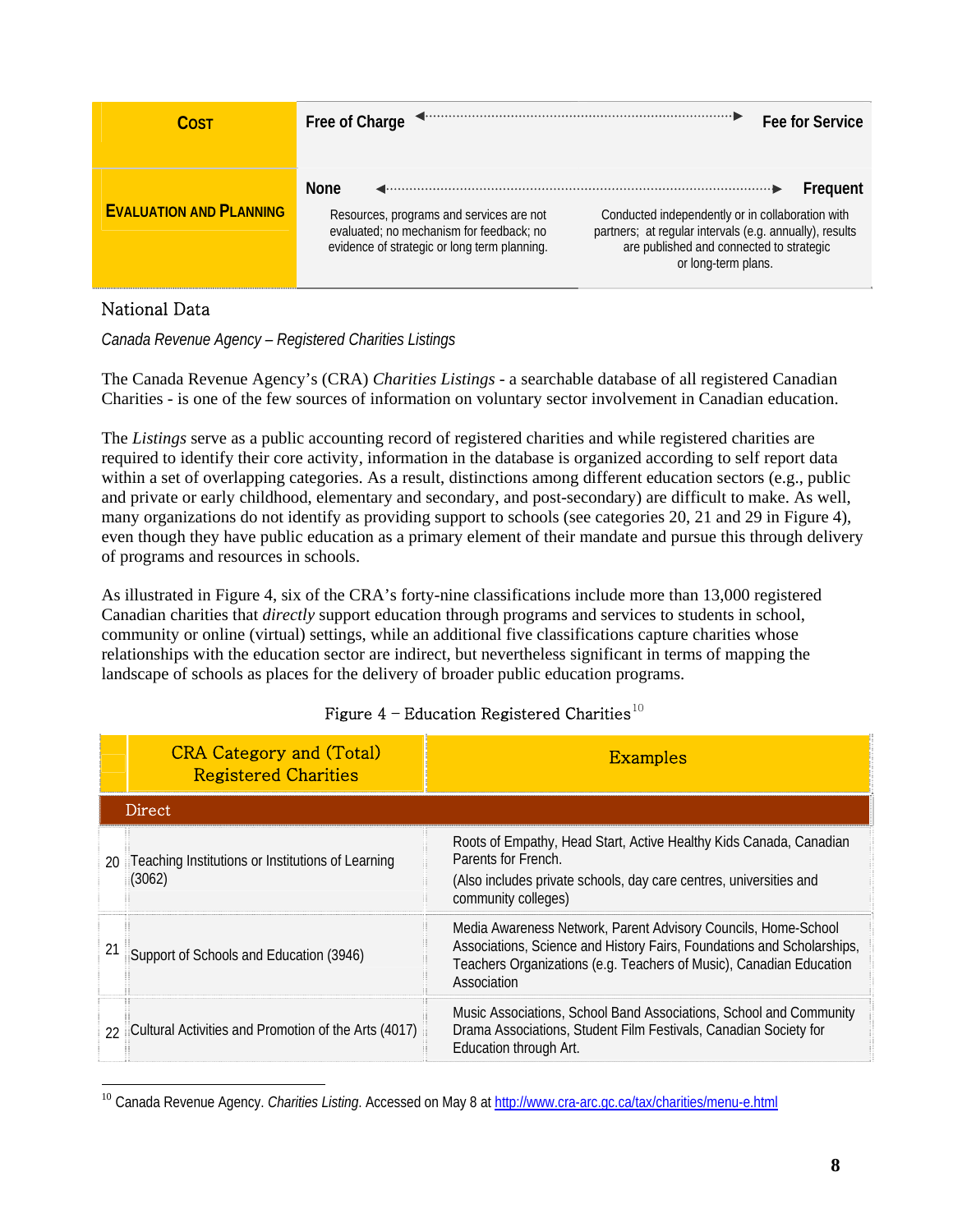| 23 | (Education) Charitable Corporations (1054)                  | Galileo Educational Network, Art Galleries and Museums, School<br>Foundations, Cops For Kids Foundation, Northern Nishnawbe Education<br>Council.      |
|----|-------------------------------------------------------------|--------------------------------------------------------------------------------------------------------------------------------------------------------|
|    | 25 (Education) Charitable Trusts (381)                      | Business and Education Partnerships, Scholarship Trusts/Funds                                                                                          |
| 29 | Education Organizations, not elsewhere classified.<br>(974) | TakingITGlobal (TIG), Coalition for Music Education, Community<br>Museum Associations, Mathematics Foundation of Canada, 411 Initiative<br>for Change. |
|    | Indirect                                                    |                                                                                                                                                        |
|    |                                                             |                                                                                                                                                        |
| 09 | Welfare Organizations, not elsewhere classified.<br>(9420)  | Best Buddies, Boys and Girls Clubs, Community Action for Children,<br>Alternatives to Violence.                                                        |
|    | 13 (Health) Charitable Corporations (n/a)                   | Canadian Hearing Society                                                                                                                               |
|    | 15 (Health) Charitable Trusts (n/a)                         | <b>Terry Fox Foundation</b>                                                                                                                            |
| 19 | Health Organizations, not elsewhere classified.             | Citizens for a Safe Learning Environment, Canadian Cancer Society.                                                                                     |

*National Survey of Nonprofit and Voluntary Organizations (2003)* 

A second source of information on the Canadian voluntary sector is located in findings from the 2003 National Survey of Non-profit and Voluntary Organizations (NSNVO). Highlights of the data, gathered from 13,000 incorporated non-profit organizations, and subsequent releases about specific sectors such as *Education and Research*, represent a first in Canada's ability to map its voluntary sector.

NSNVO data is invaluable for documenting the extensive public and economic benefits of the voluntary sector in Canada. Like data from the Canada Revenue Agency, however, the information is very difficult to mine for specific information on voluntary sector involvement in education at the school and/or community level because the definition of the Education and Research sector within the NSNVO includes,

- <sup>&</sup>gt; elementary, secondary, and post-secondary education,
- <sup>&</sup>gt; vocational and technical schools,

 $\overline{a}$ 

- <sup>&</sup>gt; continuing education programs; and
- research in the natural, physical, and social sciences and medical research.

Based on this definition we know that 5.1% or 8,284 of all non-profit and voluntary organizations (excluding school boards and universities) had education and research as their primary form of activity (i.e., they primarily administer, provide, promote, conduct, support, or service education and research) in 2003.

Further, of the 73% or 9,490 of the 13,000 organizations captured through the survey that provide services or products directly to the public, 23% or 2,183 serve children or young people and only 1% or 95 serve students  $\alpha$  schools.<sup>[11](#page-13-0)</sup>

<span id="page-13-0"></span><sup>&</sup>lt;sup>11</sup> Statistics Canada (2005). *Cornerstones of Community: Highlights of the National Survey of Nonprofit and Voluntary Organizations.* Ottawa: Catalogue No. 61-533-XIE.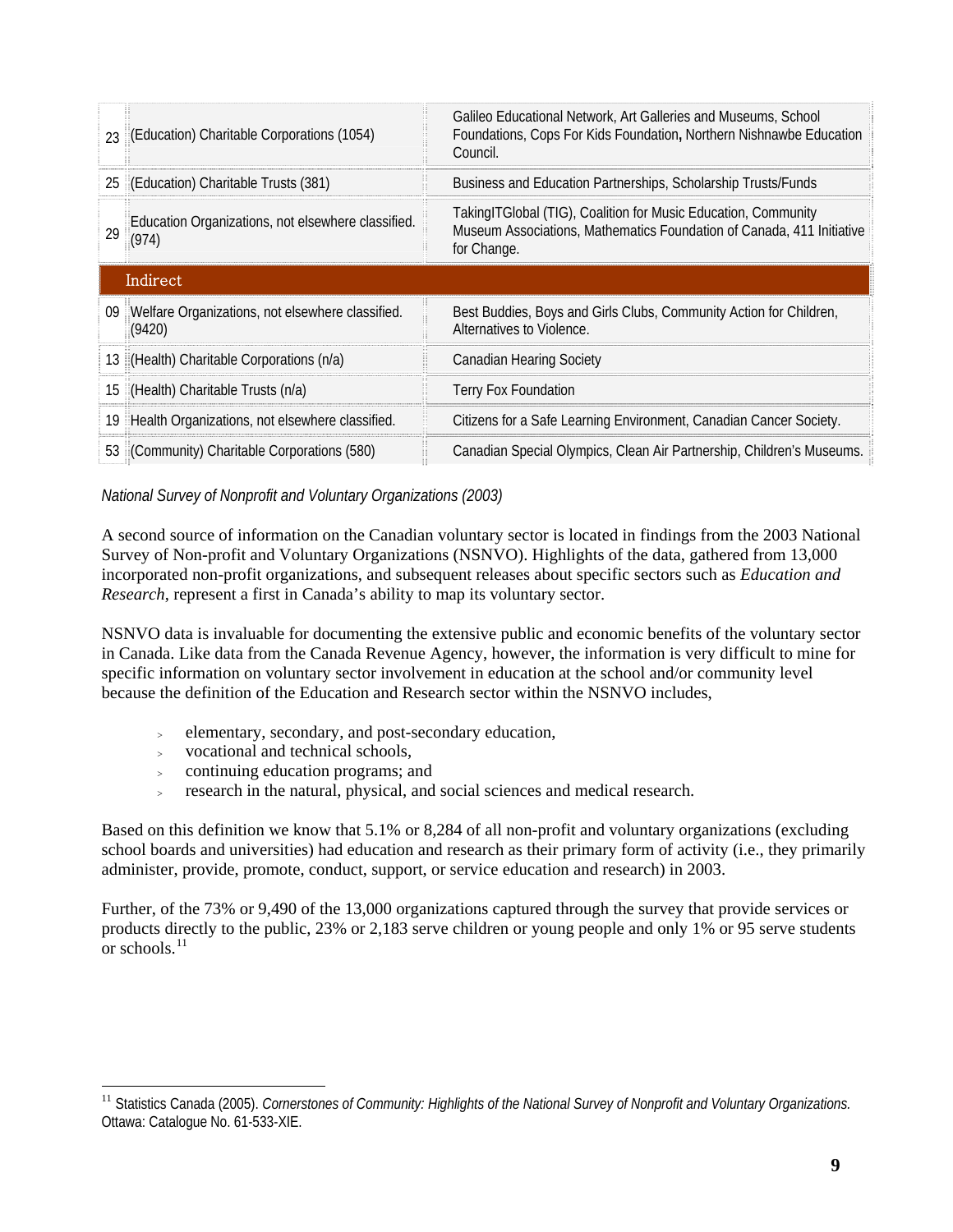## School Volunteers

#### *Volunteers in Schools*

In a recent review of its *Volunteers in Education (*VIE*)* program, the Ottawa Carleton Centre for Research and Innovation (OCRI) and the Centre for Voluntary Research and Development provide a framework for the growing importance of volunteers in education,

Canadian public schools are increasingly challenged in the delivery of high quality education to students. The number of new Canadians, economically disadvantaged children, and students with special needs is steadily increasing … New initiatives mandated by provincial ministries of education (such as the Early Literacy Programs that require one-on-one support for students) are stretching already scarce resources. Shrinking numbers of parent volunteers have exacerbated the resource shortfall.<sup>[12](#page-14-0)</sup>

Before the VIE program was developed as a centralized approach to engaging community members, schools in the Ottawa-Carleton District School Board relied on informal approaches for "recruiting" parent and community volunteers. "Shrinking numbers of parent volunteers" demonstrated that this approach was not working well and since 1994 VIE's work has increased community volunteering in Ottawa schools from 70 community volunteers who contributed 9 000 work hours in 31 schools to 1 386 community volunteers who contributed 107 000 work hours in 260 schools during the 2005-06 school year.<sup>[13](#page-14-1)</sup> OCRI estimates that over \$1 500 000 in volunteer time was contributed to schools through VIE in 2002.<sup>[14](#page-14-2)</sup>

The majority of schools – with exception of those in the Ottawa area - continue to rely on informal approaches to engaging volunteers and depend on parent volunteers for a wide range of support for activities such as safe arrival programs, fundraising, library work, tutoring or reading with students, art workshops, and even the design and maintenance of school websites. Volunteers contribute a great deal to education, but the scope and value of parent and community volunteering goes largely undocumented beyond the local school level.

#### *National Data*

 $\overline{a}$ 

One of the few recent sources of information on volunteering in education is the *[2004 Canada Survey of Giving,](http://www.givingandvolunteering.ca/pdf/CSGVP_Highlights_2004_en.pdf)  [Volunteering and Participating](http://www.givingandvolunteering.ca/pdf/CSGVP_Highlights_2004_en.pdf).* Results from the survey must be read with some caution because it makes use of the broad definition of education used by the *National Survey of Nonprofit and Voluntary Organizations* (see pages 4 and 5). Keeping in mind the challenges posed by the use of this definition, data from the 2004 survey indicate that:

- more than one in ten  $(11%)$  Canadians volunteer their time to sports and recreation, social services, and education and research organizations; and
- <sup>&</sup>gt; about one-fifth of all volunteer hours were contributed to sports and recreation (18%) and to social services organizations (17%); 16% to religious organizations and 11% to education and research organizations.[15](#page-14-3)

<span id="page-14-0"></span><sup>12</sup> OCRI and Centre for Voluntary Research and Development (2003). *Measuring the Impact of OCRI's Volunteers in Education Program in Ottawa.* Ottawa: Ottawa Centre for Research and Innovation, p. 1.

<span id="page-14-1"></span><sup>13</sup> OCRI Volunteers in Education Program. *Program Statistics.* Accessed on May 14, 2007 at [http://www.ocri.ca/education/vie\\_impact.asp](http://www.ocri.ca/education/vie_impact.asp)

<span id="page-14-2"></span><sup>14</sup> OCRI and Centre for Voluntary Research and Development (2003). *Measuring the Impact of OCRI's Volunteers in Education Program in Ottawa.* Ottawa: Ottawa Centre for Research and Innovation, p. 6

<span id="page-14-3"></span><sup>15</sup> Statistics Canada (2006). Caring Canadians, Involved Canadians: Highlights from the 2004 Canada Survey of Giving, Volunteering and Participating. Ottawa: Statistics Canada Catalogue No. 71-542-XPE, p. 33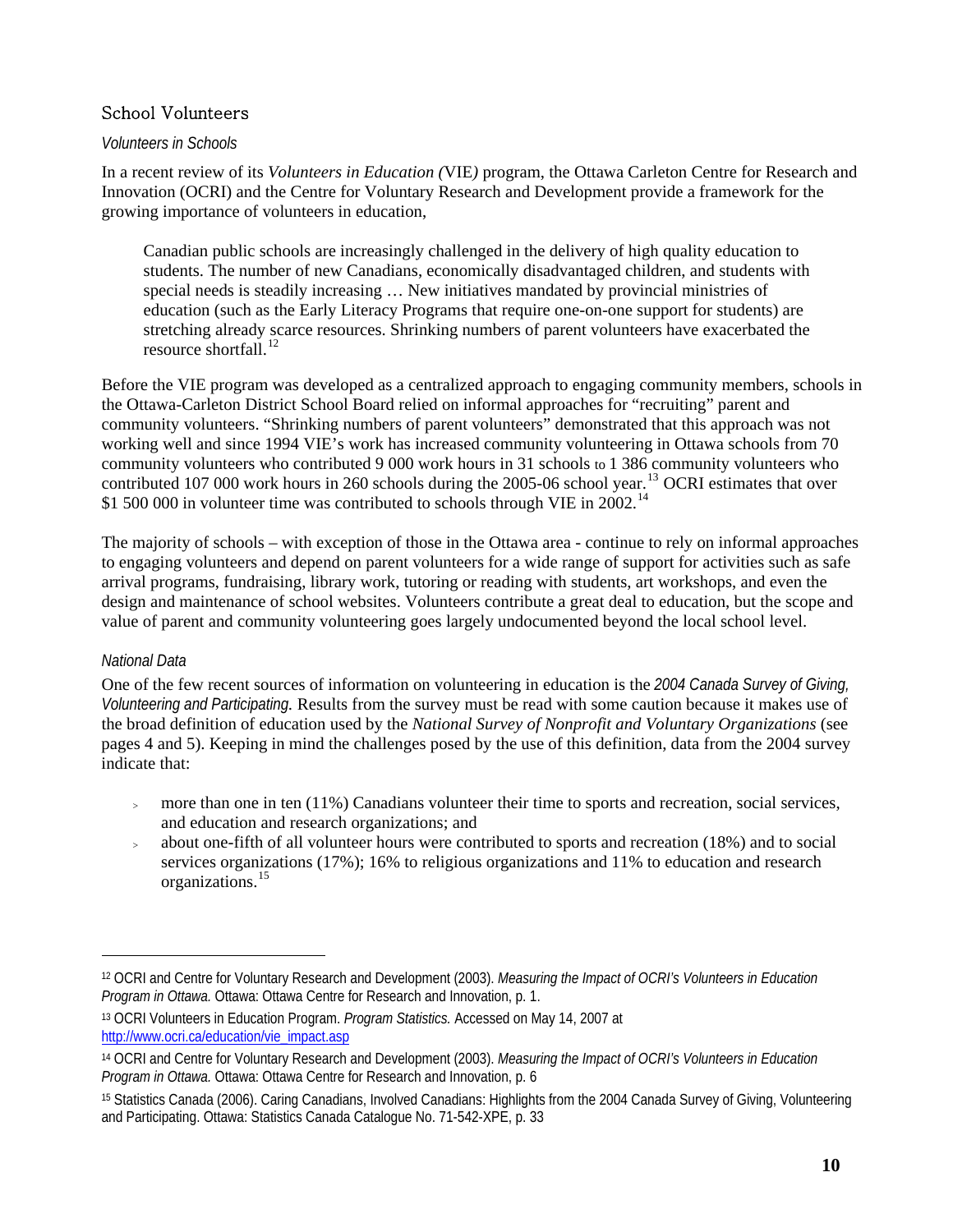Education and research ranks  $4<sup>th</sup>$  of 11 sectors that benefit from volunteering, both in terms of the number of volunteers and hours contributed. It is also interesting to note that data in the survey reveal how the education sector contributes to the public and voluntary sectors through community service programs: 69% of 15 to 19 year old volunteers who indicated that they were *required* to volunteer said they were mandated to do so by their school. $16$ 

<span id="page-15-0"></span> $\overline{a}$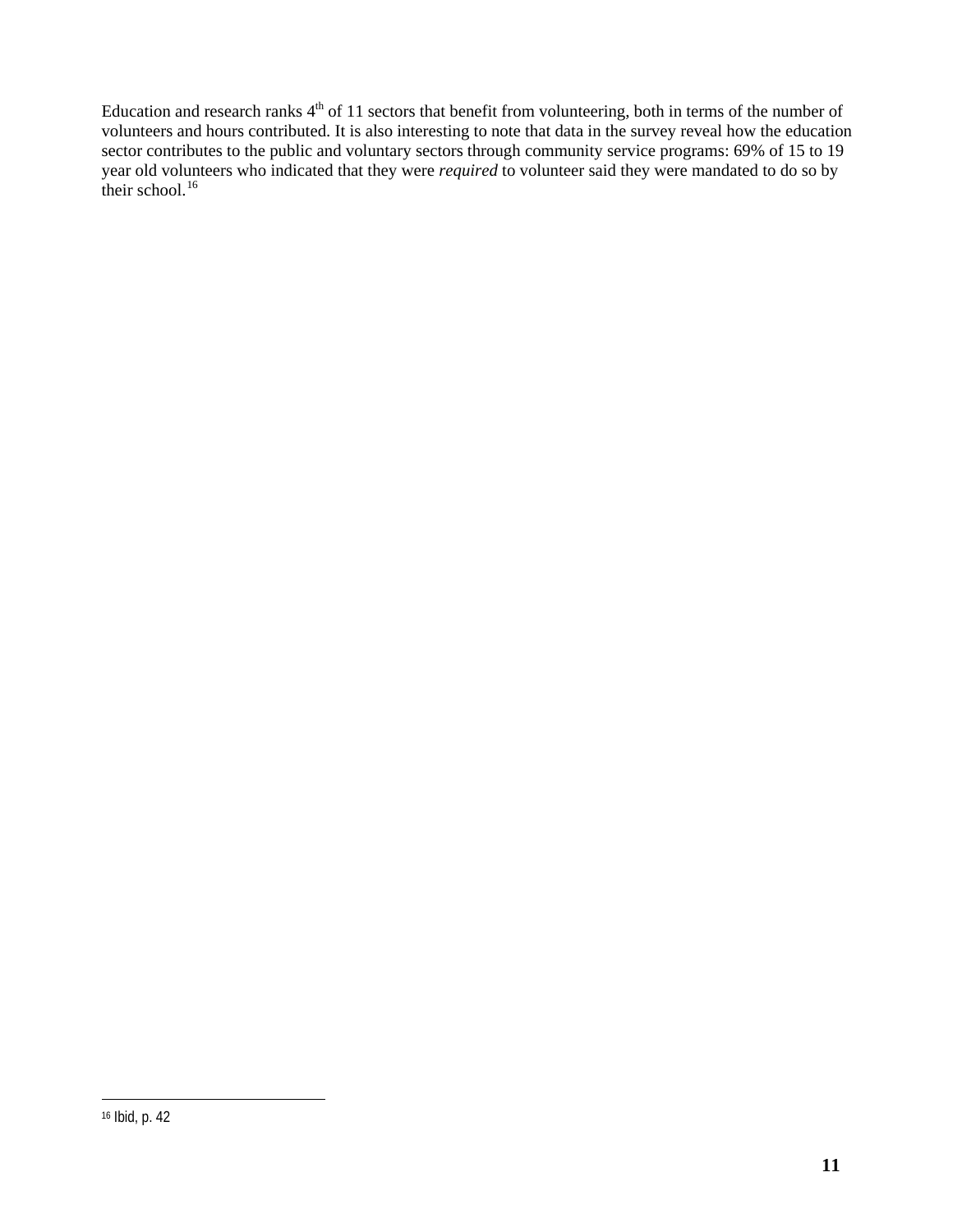# <span id="page-16-0"></span>Section 4. Voluntary and Education Sector Intersections

The education and voluntary sectors intersect at an incredible number of points that reflect the breadth of mandates that guide both sectors. All of the organizations reviewed in preparing this report are striving for improved outcomes for children and youth, but they work towards this goal through a wide variety of core activities and by engaging different audiences in the education sector. Figure 3 is a first step toward establishing a typology of voluntary sector contributions to public education in Canada through an expanded view of two dimensions represented in Figure 3 (see page 9): primary audience and core activities.

| <b>Students</b>                     |                                                                                                                                                                                                                                                                 |                                                                                                                                                                                                                                                                                                                                                                                               |
|-------------------------------------|-----------------------------------------------------------------------------------------------------------------------------------------------------------------------------------------------------------------------------------------------------------------|-----------------------------------------------------------------------------------------------------------------------------------------------------------------------------------------------------------------------------------------------------------------------------------------------------------------------------------------------------------------------------------------------|
| Focus                               | <b>Core Activities</b>                                                                                                                                                                                                                                          | <b>Examples</b>                                                                                                                                                                                                                                                                                                                                                                               |
| <b>Changing School Culture</b>      | > Conflict Resolution<br>> Equity and Social Inclusion<br>> Peaceful Schools<br>> Peer Mediation<br><b>School and Community Violence</b><br>Prevention                                                                                                          | Canadian Race Relations Foundation; kids.now; Leave<br>Out Violence (LOVE); Peaceful Schools International;<br>Rock Solid; Roots of Empathy; The Hope Foundation<br>of Alberta; You Can                                                                                                                                                                                                       |
| Citizenship and Culture             | > Arts Education<br><b>Children's Museums</b><br><b>Cultural and Heritage Programs</b><br>Citizenship Education<br>$\, >$<br><b>Community Service Learning</b><br><b>Global Education</b><br>$\geq$<br>Media Literacy<br>$\geq$<br>Social Justice and Inclusion | 411 Initiative for Change; Arts in the Hood (Toronto);<br>ArtsSmarts; Forces Avenir; Historica.ca; Inner City<br>Angels (Toronto); Journalists for Human Rights;<br>Lesbian, Gay and Bisexual Youth Project; Manitoba<br>Children's Museum; Media Awareness Network;<br>Project Respect; Seventh Generation; Stage Kids<br>TakingITGlobal; Virtual Museum Canada; Volunteer<br><b>Now</b>     |
| <b>Education for Sustainability</b> | <b>Environmental Education</b><br>> Environmental Advocacy and Action<br>> Healthy Transportation                                                                                                                                                               | Active and Safe Routes to School; Earth Challenge<br>Foundation; Evergreen; Green Learning; Project Wild;<br>The Otesha Project                                                                                                                                                                                                                                                               |
| <b>Health and Safety</b>            | > Health Promotion<br><b>Injury Prevention</b><br>$\geq$<br><b>Environmental Health</b><br>Nutrition<br><b>Mental Health</b><br>> Addiction<br>> Healthy Sexuality<br>> Sport and Inclusion                                                                     | Active Healthy Kids Canada; Brain Injury Association of<br>Canada; Breakfast for Learning; Canadian Cancer<br>Society; Canadian Hearing Society; Canadian Safety<br>Council; Childhood Obesity Foundation; Citizens for a<br>Safe Learning Environment; Mind Your Mind; Mothers<br>Against Drunk Driving; Planned Parenthood; Terry Fox<br>Foundation; Toronto Foundation for Student Success |
| Pathways to Success                 | > Leadership<br>Apprenticeship and Employment<br>Entrepreneurship<br>$\geq$<br><b>School Completion</b><br>> Tutoring and Mentorship                                                                                                                            | Beat the Street; Best Buddies; Frontier College; Inner<br>City Youth Development Association (Edmonton);<br>J.U.M.P; Junior Achievement; Licensed to Learn Tutor<br>Certification Program; Urban Native Youth Association<br>(Vancouver); YukonInnovation.ca                                                                                                                                  |

Figure 5 – A Typology of Voluntary Sector Contributions to Public Education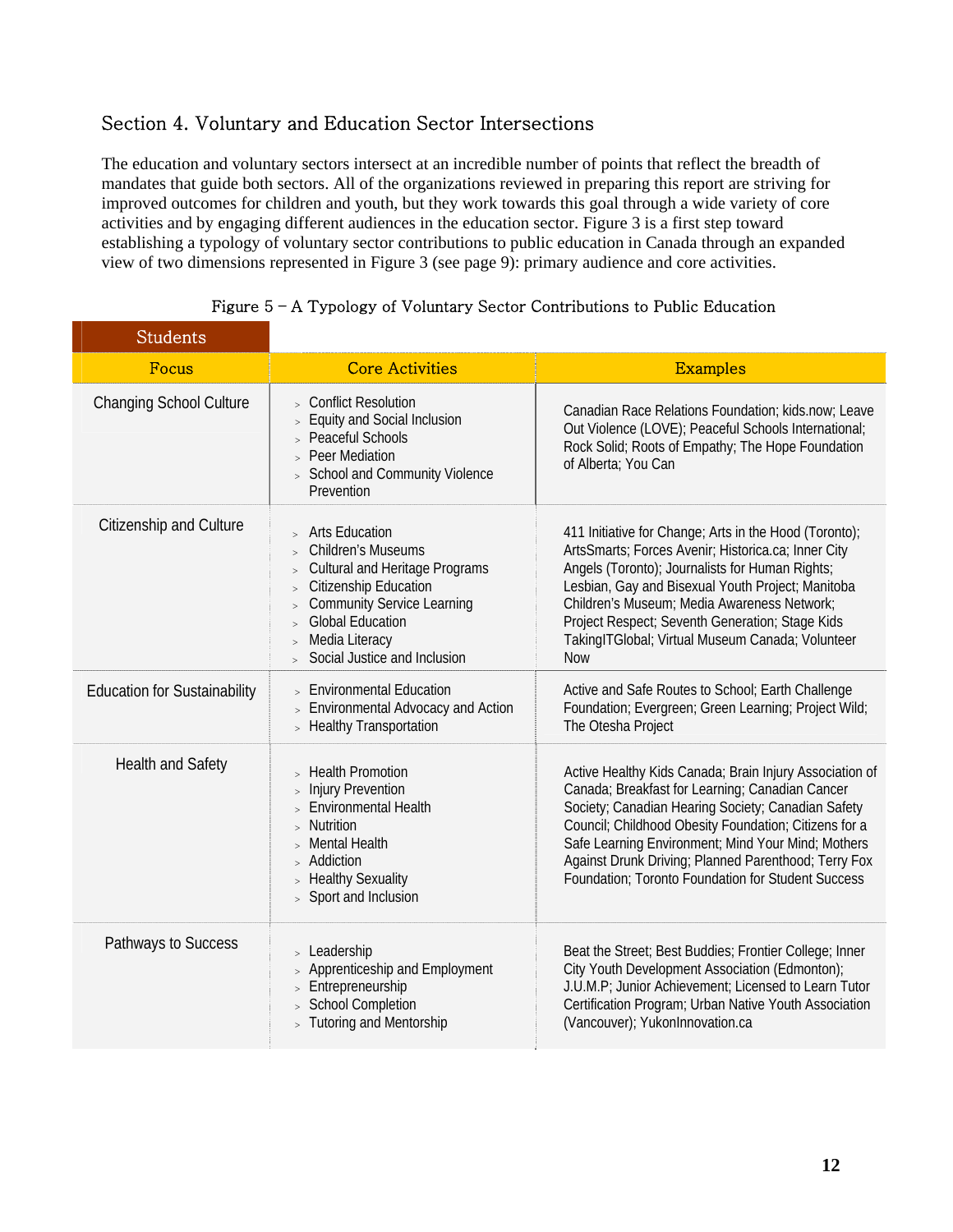| <b>Educators</b> |                                                                                                 |                                                                                                                                                                                                                                                                                                                                                                       |
|------------------|-------------------------------------------------------------------------------------------------|-----------------------------------------------------------------------------------------------------------------------------------------------------------------------------------------------------------------------------------------------------------------------------------------------------------------------------------------------------------------------|
| <b>Focus</b>     | <b>Core Activities</b>                                                                          | <b>Examples</b>                                                                                                                                                                                                                                                                                                                                                       |
| Curriculum       | > Subject-based Resources and<br><b>Activities</b><br>$\,$ ICT in Education<br>> Media Literacy | Canadian Environmental Education Curriculum<br>Assessment Program; Coalition for Music Education;<br>Curriculum Services Canada; Deep River Science<br>Academy; Green Street; Mathematics Foundation of<br>Canada; Media Awareness Network; The Association for<br>Media Literacy; The Education Network of Ontario; The<br>Literacy Community - Flat Stanley Project |
| Pedagogy         | > Pedagogical Change<br>> Curriculum Innovation<br><b>Educational Change</b>                    | ArtsSmarts; Galileo Educational Network;<br>TakingITGlobal; Manitoba School Improvement Program                                                                                                                                                                                                                                                                       |

| Family and Community                      |                                                                                                                                        |                                                                                                                                                  |
|-------------------------------------------|----------------------------------------------------------------------------------------------------------------------------------------|--------------------------------------------------------------------------------------------------------------------------------------------------|
| <b>Focus</b>                              | <b>Core Activities</b>                                                                                                                 | <b>Examples</b>                                                                                                                                  |
| Parent and Community<br><b>Volunteers</b> | > Home and School and Parent-<br><b>Teacher Associations</b><br>> Parent/School Advisory Councils<br>> School and Classroom Volunteers | Volunteers in Education Program (Ottawa); Canadian<br>Federation of Home and School Associations                                                 |
| School-Community<br>Connections           | > Family Literacy<br>> School Readiness                                                                                                | ABC Canada: Ottawa Centre for Research and<br>Innovation; Community Action for Children; Columbia<br>Basin Alliance for Literacy; Success by Six |

| <b>Focus</b>              | <b>Core Activities</b>                                                                                               | <b>Examples</b>                                                                                                                                                                                                                                                        |
|---------------------------|----------------------------------------------------------------------------------------------------------------------|------------------------------------------------------------------------------------------------------------------------------------------------------------------------------------------------------------------------------------------------------------------------|
| Awareness and Advocacy    | $>$ Education Funding<br>> Parent and Community Engagement<br>> Social and Educational Equity<br>> Special Education | People for Education (Ontario); Canadian Parents for<br>French; Learning Disabilities Association of Canada;<br>Canadian Race Relations Foundation; Canadian<br>Association for Bright Children; Arctic Children and<br>Youth Foundation                               |
| <b>Educational Change</b> | $>$ Research<br>> Dialogue<br>$>$ Communication<br>$>$ Resources                                                     | Canadian Education Association; The Learning<br>Partnership; Society for the Advancement of Education;<br>Education Foundation of Ottawa; McCreary Youth<br>Foundation; United Way (e.g. Youth Action Grants); J.W.<br>McConnell Family Foundation; Laidlaw Foundation |

The general characteristics of voluntary sector organizations, and the continua of different dimensions as described in Figure 3 (see page 9), apply to all of the intersections listed above. A third, and final classification system (Figure 6) completes this complex picture by illustrating the different delivery modes that voluntary organizations use to reach their target audiences and carry out their core activities.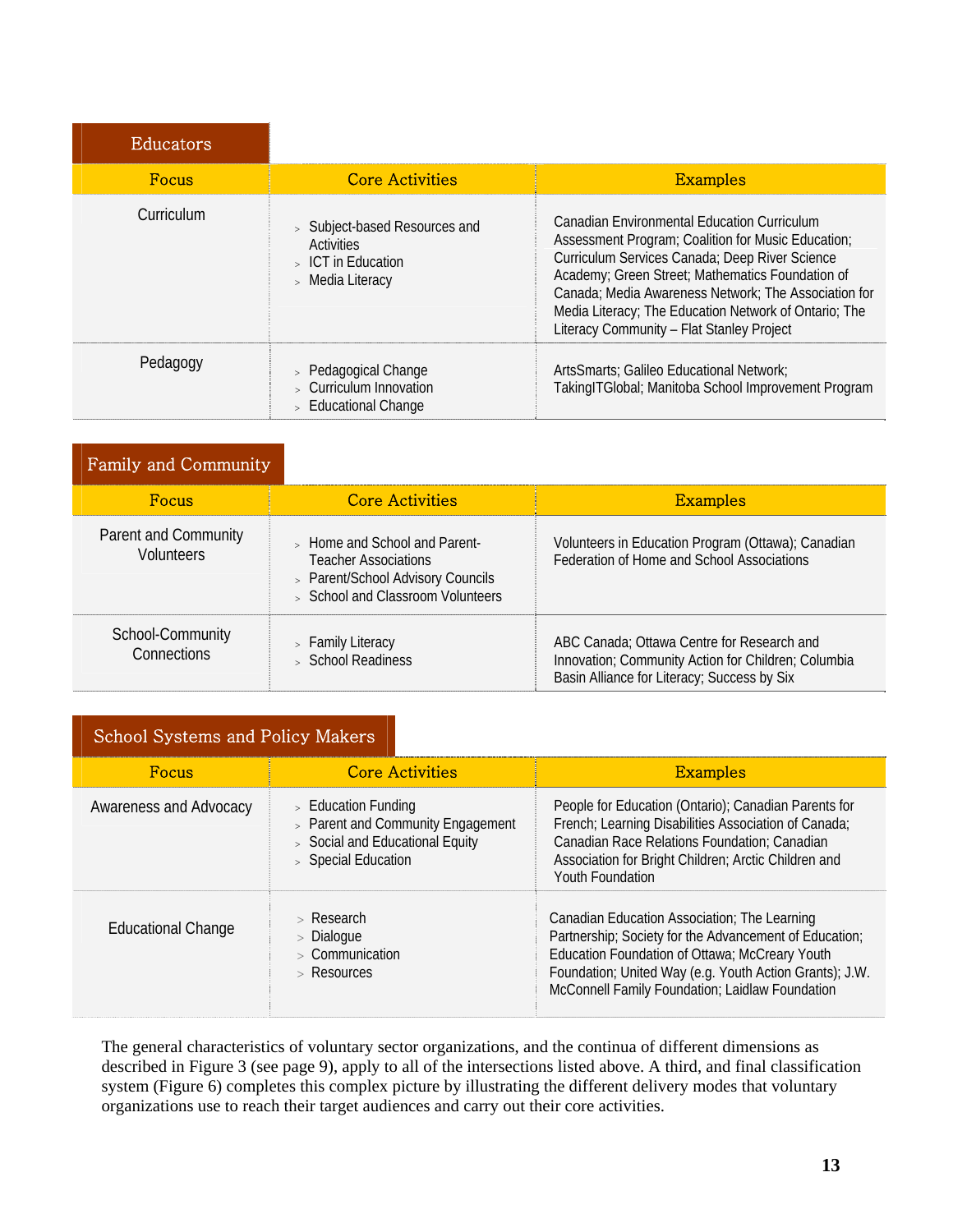#### Figure 6 – Delivery Models

| Resources                                                                                                                                                                                                            | <b>Services</b>                                                                                                                                                                      | Programs                                                                                                                                                                                                                                                                                                                                                                                                                                         |
|----------------------------------------------------------------------------------------------------------------------------------------------------------------------------------------------------------------------|--------------------------------------------------------------------------------------------------------------------------------------------------------------------------------------|--------------------------------------------------------------------------------------------------------------------------------------------------------------------------------------------------------------------------------------------------------------------------------------------------------------------------------------------------------------------------------------------------------------------------------------------------|
| <b>Print Materials</b><br>Audio-visual<br>Web based - text, video, audio,<br>interactive websites<br>Technology, including adaptive<br>technology<br>Funding<br>Facilities (e.g. school use of community<br>centres) | $>$ Services to Students in schools and/or<br>communities<br>> Consulting – School Boards and Schools<br>> Professional Development including<br>Conferences, Forums, and Workshops. | > Subject-based activities or study units<br>> Experiential Education in schools and/or<br>communities. For example,<br>• Art Programs (drama, film, print<br>and online alternative media)<br>• Mathematics, Science and<br><b>Technology Enrichment</b><br>$>$ Mentoring and Tutoring<br>> Online Learning<br>> Presentations, Workshops,<br>Performances for Students<br>> Professional Development, including<br>onsite and online mentoring |

#### Measuring Voluntary Sector Contributions to Education

In the early stages of mapping out intersections between the voluntary and education sectors, it is important to keep the complexity of these two systems in focus. The full range of intersections may be difficult to represent in a single image, but each of the models illustrated in Figures 3, 5 and 6 serves to remind us that this topic is best conceptualized through a multidimensional framework:

"Selecting the organizing dimensions, and thereby identifying which characteristics are significant for separating units into different groups, is a matter of judgement and is guided by the purposes of the classification. Most, if not all, voluntary/nonprofit sector classifications are designed for specific purposes, and these purposes ultimately influence the form and structure chosen by the designer of a classification system."<sup>[17](#page-18-0)</sup>

If the purpose of future work in this area is to document the economic contributions of the voluntary sector to education an economic classification system built around major activities of the sector would be useful. As Febbraro, Hall and Parmegiani point out, however, the same system would be limiting if the purpose was to "classify organizations for other purposes" (e.g., the broader social or education-related contributions of the voluntary sector to education, the defining characteristics of innovative partnerships, or an expanded view of the voluntary sector's role in supporting learning in schools and in community).<sup>[18](#page-18-1)</sup>

The current state of data on voluntary sector contributions to public education is insufficient for creating accurate estimates of the "sector's" economic or broader social and educational value. As illustrated in the examples below, the economic contributions of the voluntary sector to education are relatively easy to measure if we focus exclusively on financial inputs:

#### **First Nations Schools Association**

The *First Nations Schools Association* is an independent society in British Columbia that serves over 130 member First Nations schools. In the 2005-06 school year the Association administered over \$8 million in federal funding and provincial/federal grants and operated on its own budget of \$150,000 to provide a range programs and services that schools governed by local band councils could not provide independently within their own budgets. The Association's activities include: a

 $\overline{a}$ 

<span id="page-18-1"></span><span id="page-18-0"></span><sup>17</sup> Febbraro, Hall and Parmegiani (1999) *Developing a Typology Of the Voluntary Health Sector in Canada: Definition and Classification Issues*. Ottawa: Health Canada, Voluntary Health Sector Project, p. 19. Accessed on May 14, 2007 at [http://www.phac-aspc.gc.ca/vs](http://www.phac-aspc.gc.ca/vs-sb/pdf/typology_full_e.pdf)[sb/pdf/typology\\_full\\_e.pdf](http://www.phac-aspc.gc.ca/vs-sb/pdf/typology_full_e.pdf)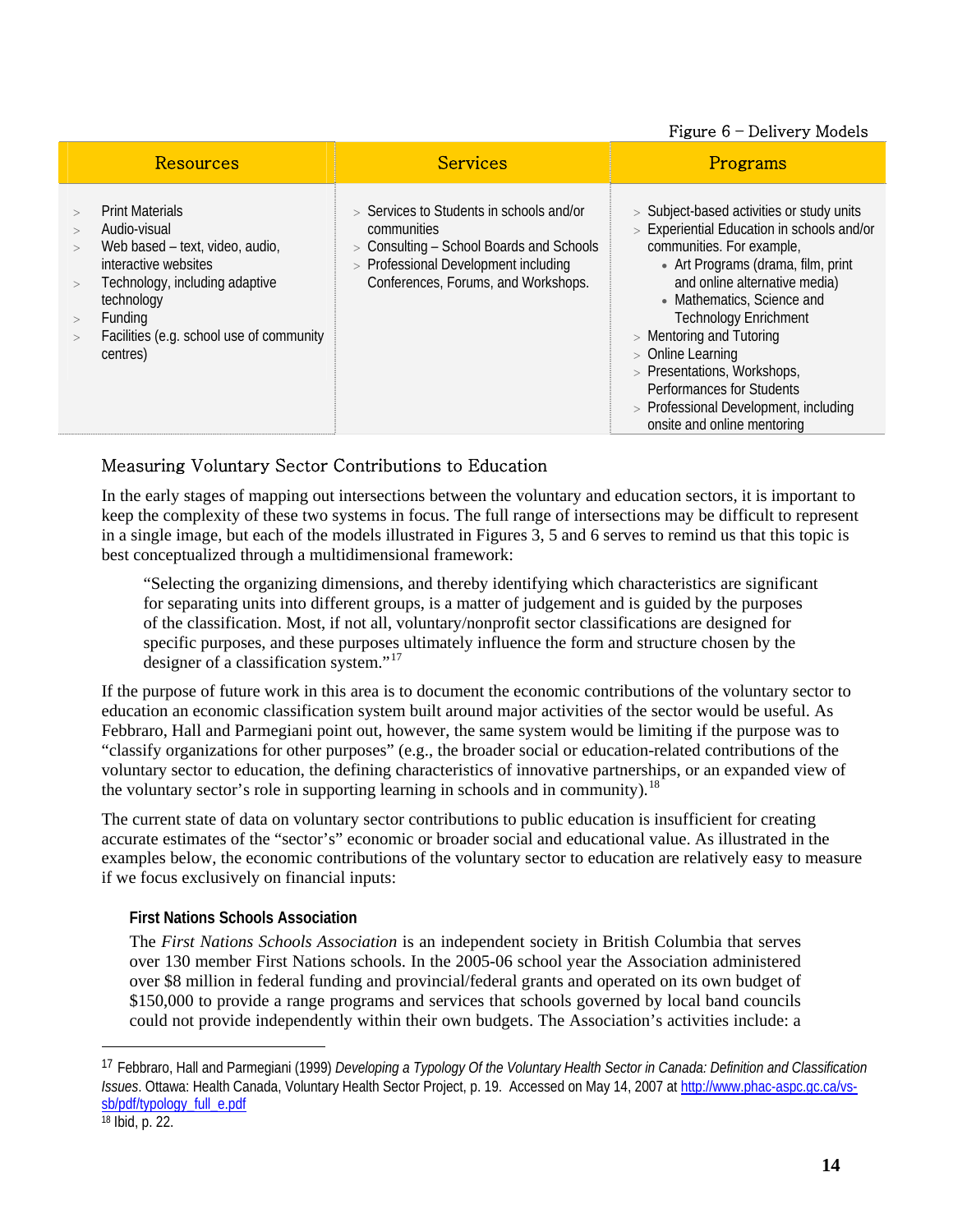First Nations' School and Student Assessment program focussed on data-driven decision-making and school improvement; a New Paths for Education Parent and Community Engagement Strategy; a coordinated Special Education services model; and a Youth Employment Strategy to support youth in school as well as early school leavers.<sup>[19](#page-19-0)</sup>

#### **Établissements Verts Brundtland**

Établissements Verts Brundtland, (EVB) initiated by the Centrale des syndicats du Québec (CSQ) in the early 1990s, brings together more than 1,000 institutions in its "Education for a Sustainable Future" program and "Brundtland Green Establishments" network. Through EVB schools across Quebec have access to a wide range of projects designed to engage and mobilize youth in issues related to global development and sustainability through the principles of cooperation, fairness, solidarity, respect, peace and human rights. The CSQ supports its education programs through an innovative program that engages retired teachers as volunteer substitute teachers to provide release time for classroom teachers to pursue professional development and planning time for implementation of EVB programs in schools. The strength of this initiative lies in providing classroom teachers with the valuable resource of time without impacting schools' budgets for professional development and in turn, enhancing the reach and impact of the Brundtland Green Schools Network and its larger mission of "Education for a Sustainable Future".<sup>[20](#page-19-1)</sup>

#### **Historica Foundation of Canada**

 $\overline{a}$ 

In 2005, the Historica Foundation of Canada contributed over \$5 million to educational initiatives and programs related to its mission of "inspiring Canadians to explore their history." The Foundation reaches schools each year through its flagship programs that include *Historica Fairs, Encounters with Canada, The Canadian Encyclopaedia, Youth Links*, and a variety of online resources for teachers. In addition to its scale, the Foundation provides an example of the power of private and corporate donors who contributed over \$3.5 million in 2005 and the significant potential of federal funding for education initiatives such as Historica's *Year of the Veteran activities which received over \$2 million of in 2005.*<sup>[21](#page-19-2)</sup>

Although focussed on economic contributions, these examples, as well as those illustrated through four case studies in Section 6, provide glimpses into the broader impact of the sector on key outcomes such as,

- > learning (e.g. improved student engagement, resilience, achievement, and school completion rates)
- > teaching (e.g. innovative professional development models, new pedagogical approaches, and knowledge building),
- > school improvement (e.g. enhanced programs and services, improved school culture, stronger schoolcommunity connections).

Thanks to the efforts of a small, but growing number of education-voluntary sector partnerships that have published evaluations of their work together, our knowledge of the broader impact of the sector is emerging<sup>22</sup>. and qualitative measures of voluntary sector contributions to education – and strategies to extend the reach and And, as definitions of the intersections between the sectors evolve, the job of further developing quantitative impact of these contributions – will also take shape.

<span id="page-19-1"></span><span id="page-19-0"></span><sup>&</sup>lt;sup>19</sup> Based on information collected from the First Nations School Association website on June 4, 2007 (http://www.fnsa.ca/) <sup>20</sup> Based on information collected from the Établissements Verts Brundtland website on June 4, 2007<br>(http://www.evb.csq.gc.net/index.cfm/2,0,1666,9457,0,0,html)

<span id="page-19-2"></span><sup>&</sup>lt;sup>21</sup> The Historica Foundation of Canada (2005). *2005 Annual Report*. Accessed on June 4, 2007 at [www.histori.ca](http://www.histori.ca/)

<sup>&</sup>lt;sup>22</sup> Some examples include, Roots of Empathy's "Reach and Effectiveness" webpage at http://www.rootsofempathy.org/Research.html; ArtsSmarts' *Engaged in Learning: The ArtsSmarts Model* at<http://www.artssmarts.ca/media/en/EngagedInLearningWEB.pdf>; and Frontier College's "Celebrate Our Success" webpage at [http://www.frontiercollege.ca/english/success/index.html.](http://www.frontiercollege.ca/english/success/index.html)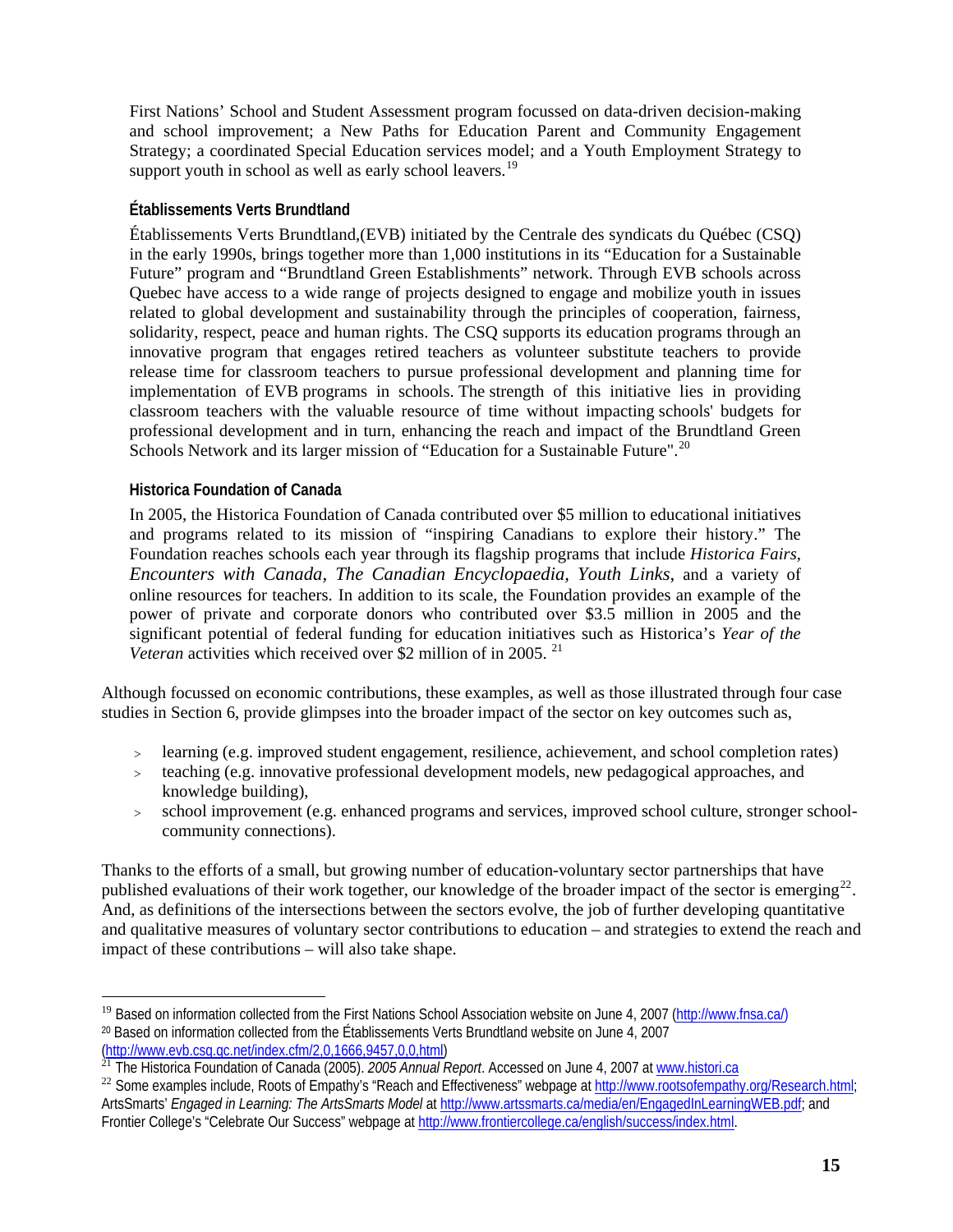# <span id="page-20-0"></span>Section 5. Sticking Points

Whether voluntary and education sector partnerships stick or stall over time depends on many factors. One might assume, for instance, that the quality and relevance of a service or program would be *the* major factors. But, stories from the education and voluntary sectors tell a somewhat more complicated story. Even high quality programs and services face a number of challenges in their efforts to establish sustainable partnerships with schools and school systems and often, the more innovative an initiative is, the more adept its partners must become at noticing and overcoming challenges.

The points where the education and voluntary sectors meet are mediated by a complex set of dynamics that involve both individual and organizational factors. Neither sector is a fixed entity and there is as much variability within the sectors as between them, so it stands to reason that there is no formula for bringing the two together. To the credit of both education and/or voluntary sector organizations that have approached their work as an on-going opportunity for learning, however, it is possible to describe some sticking points that represent recurring challenges *and* some important lessons learned about to how to work within and around them to extend the reach and impact of programs and services designed to achieve improved outcomes for children and youth in Canada.

# Challenges

#### *1. Structural Factors*

Financial Resources

- Partnerships have the potential for financial, social and educational benefits, but reduced funding and increases to targeted funding though provincial and federal education budgets can also create barriers for school systems.
- > Challenges of adequate and stable funding within the voluntary sector can make it difficult for organizations to build their own capacity to sustain partnerships while also working to develop new ones.

#### Time

- > Both sectors struggle with time related issues independently and in the points where they intersect. The complexity of educators' work, for example, leaves most feeling that they never have enough time to achieve what they need to during the school day. If new resources, programs and services offered by the voluntary sector are not directly linked to the mandated curriculum and/or teaching practice the time it takes to adopt and integrate something new can be viewed as a burden instead of an opportunity.
- > Some voluntary sector organizations especially innovating organizations struggle to find the time they need to maintain collaborative and supportive relationships with their partners.

#### **Complexity**

 $\overline{a}$ 

> School boards are large bureaucratic organizations and voluntary sector partners are often faced with navigating complex funding, policy and decision-making frameworks at the school and district levels. To extend their reach and impact, voluntary organizations must also learn to represent group interests at different levels of scale (e.g., classroom teachers, school administrators, district administrators).<sup>[23](#page-20-1)</sup>

<span id="page-20-1"></span>**<sup>23</sup>**J.W. McConnell Family Foundation. Learning in Community: Case #1 – The Challenge of Changing Society through the School System: Learning from Green Street. Accessed on May 15, 2007 at http://www.mcconnellfoundation.ca/default.aspx?page=134&lang=en-us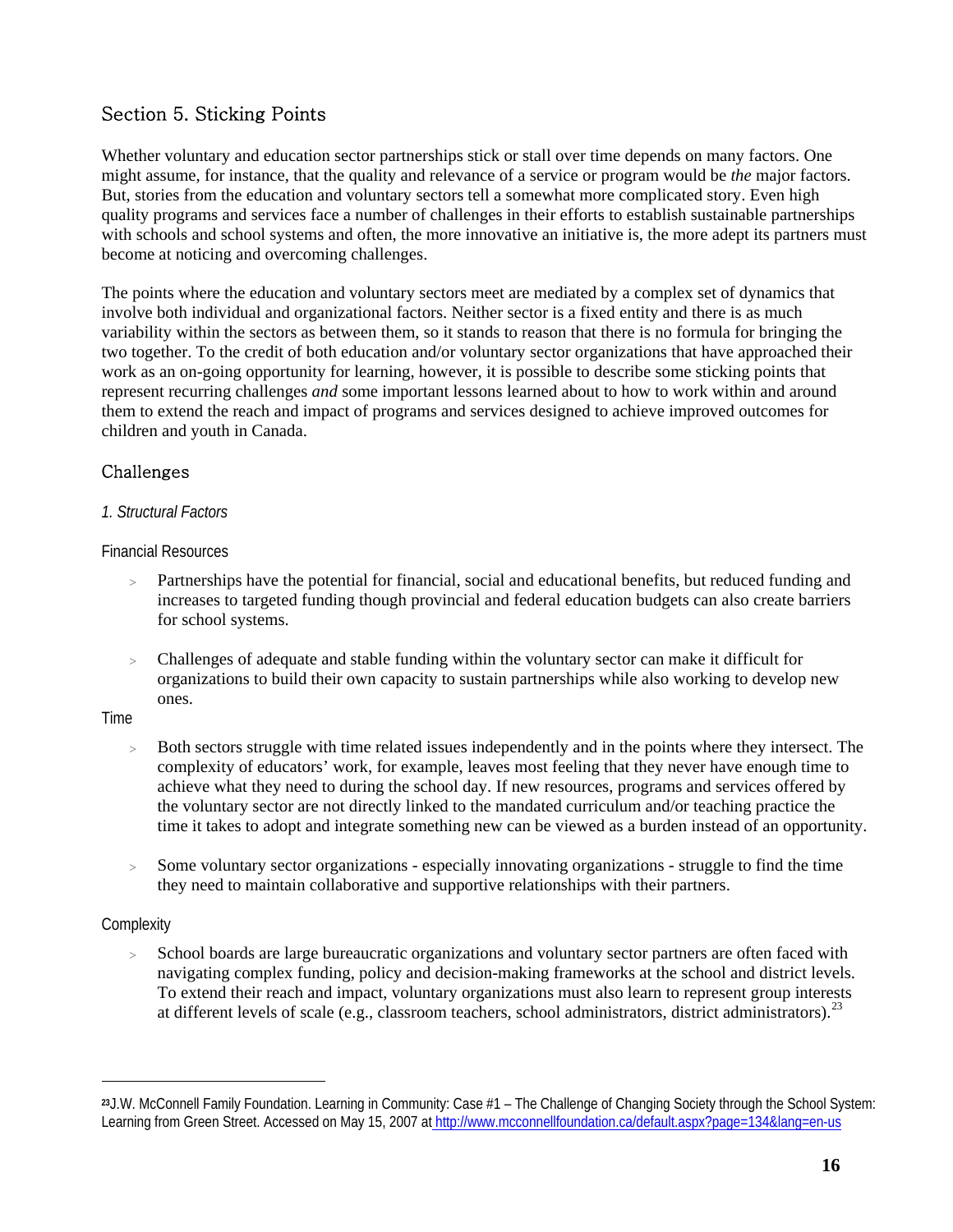> Where partnerships are initiated by educators or school systems they can encounter challenges in the size, fragmentation and competition among voluntary organizations with similar programs and services.

#### *2. Quality and Relevance*

- > Curriculum Relevance when working directly with schools and school systems, voluntary sector organizations need to navigate provincial curricula to ensure that resources and programs demonstrate explicit links to the prescribed curriculum. $^{24}$  $^{24}$  $^{24}$
- > Program Quality accountability frameworks hold schools and school systems accountable for measurable improvements in student achievement; in this climate voluntary sector initiatives must be able to demonstrate a connection to improvement, often within a narrowed vision of teaching and learning.

#### *3. Organizational Cultures*

- > Diversity The incredible diversity in the organizational cultures of school boards, schools, and classrooms across Canada means that there is no roadmap or formula for building school board partnerships. Voluntary organizations must address the challenge (and opportunity) of developing highly flexible approaches to achieving their mandates through individual and systems level partnerships.
- > Innovation and Change The enduring organizational cultures of most school systems often leave innovators in voluntary and education partnerships feeling as if they are bending the rules. In this context, extending the reach and impact of change can meet with the self correcting feature of school systems that tend to return to traditional ways of doing things when change begins to challenge familiar notions of teaching and learning.
- > Partnerships Like partnerships in any sector, intersections between the education and voluntary sectors must overcome barriers to relationship building that arise from a lack of knowledge, information and understanding about each other<sup>[25](#page-21-1)</sup>

## Lessons Learned

- *1. Structural Factors* 
	- > Find your champions.
	- > Be flexible.
	- Be visible.

 $\overline{a}$ 

- > Frame your strengths and messages in terms that speak to teachers, principals, school board administrators, and other policy makers: endorsement from school and school board administrators is essential, especially when change is involved.
- > Don't sell a solution: articulate how your goals complement those of the school or school system you are working with, and demonstrate your commitment to collaboration.
- > Build strong internal and external networks: find allies that share your vision in a variety of sectors.

<span id="page-21-1"></span><span id="page-21-0"></span><sup>&</sup>lt;sup>24</sup> J.W. McConnell Family Foundation. Learning in Community: Case #1 – The Challenge of Changing Society through the School System: Learning from Green Street. Accessed on May 15, 2007 at http://www.mcconnellfoundation.ca/default.aspx?page=134&lang=en-us 25 First Nations Child and Family Caring Society of Canada (no date). *Caring Across the Boundaries: Information Sheet*. Accessed on May 10, 2007 at <http://www.fncfcs.com/projects/docs/CABInfoSheet.pdf>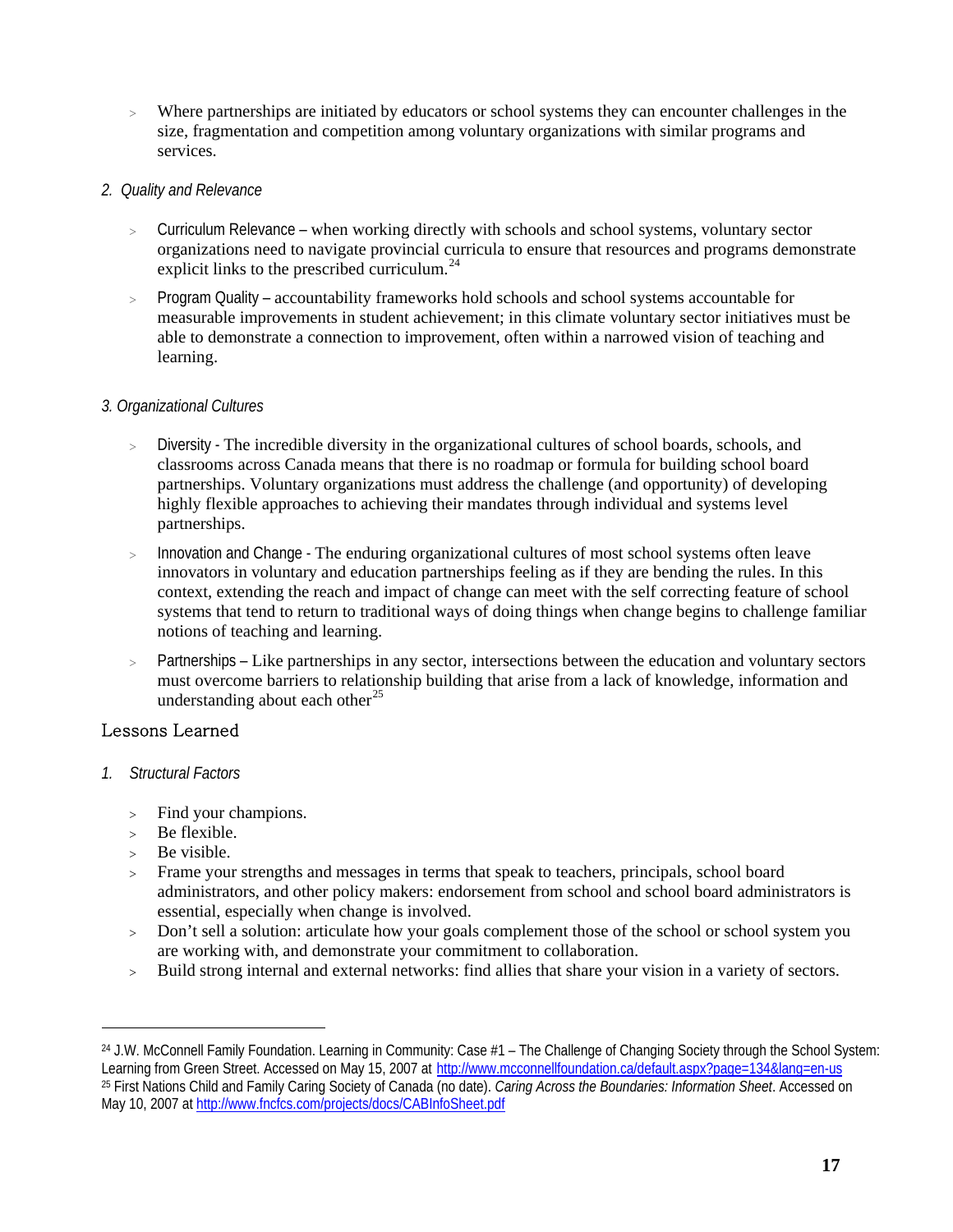- > Be prepared: know as much as you can about the local, regional and provincial context before you begin building relationships.
- > Recognize that cost is a two sided coin: fees associated with resources, programs or services can be a deterrent to reaching new partners, but they can also contribute to sustainability because partners are making a financial commitment.
- > Foster value added partnerships: be a partner that enables schools and schools systems to be able to achieve more than they could if they developed a resource or implemented a program or service on their own.

#### *2. Quality and Relevance*

- > Reach the teaching audience: make explicit links to local curricula and prioritize access to high quality bilingual Canadian content.
- > Build a strong research base for your work: develop credibility by drawing on and contributing to research that supports the quality and relevance of your core activities.
- > Evaluate and celebrate your success: credibility is also built on evidence of success that speaks to your own and the education system's commitment to improved outcomes for children and youth.
- > Engage teachers as leaders: endorsement from all levels of the education system is important, but ineffective if you don't also inspire the interest and passion of teachers.
- > Make effective professional development a priority: provide educators with the knowledge and tools they need to translate new ideas and practices into their day-to-day work in school systems.
- > Stay current: keep pace with educational research, policy and practice as well as content and experiences relevant to the lives of children and youth.

#### *3. Organizational Cultures*

- > Become an expert at spotting barriers to change: when you know what the barriers are you can become skilled at working within and around them.
- > Be mindful of educators' workloads and schedules, as well as the rhythms of the school year.
- Be the catalyst for building coalitions of partners: extending the reach and impact of change requires new infrastructures to bring an increasing number of partners together within or among school systems.
- $\geq$ Be impartial: leave your own agenda at the door and be there to help partners create the networks they need to build something new together.
- > Be curious: see each partnership as a new learning experience and always remember to begin from where educators are at.
- > You are never a hero in your own town: sometimes it takes an external champion to build momentum for change in schools and school systems.
- > Align your work with educational research and policy.
- > Don't get stuck in talking about change: show educators what the change looks like, and what it feels like to live the change.
- > Persevere: when change and innovation are involved you need to be patient and willing to commit a lot of time and resources without expectations for immediate change.
- $\rightarrow$ Be patient: change takes time.
- > Pilot new programs: involve school systems at the developmental stages and provide effective evaluation tools to connect with educators' practice.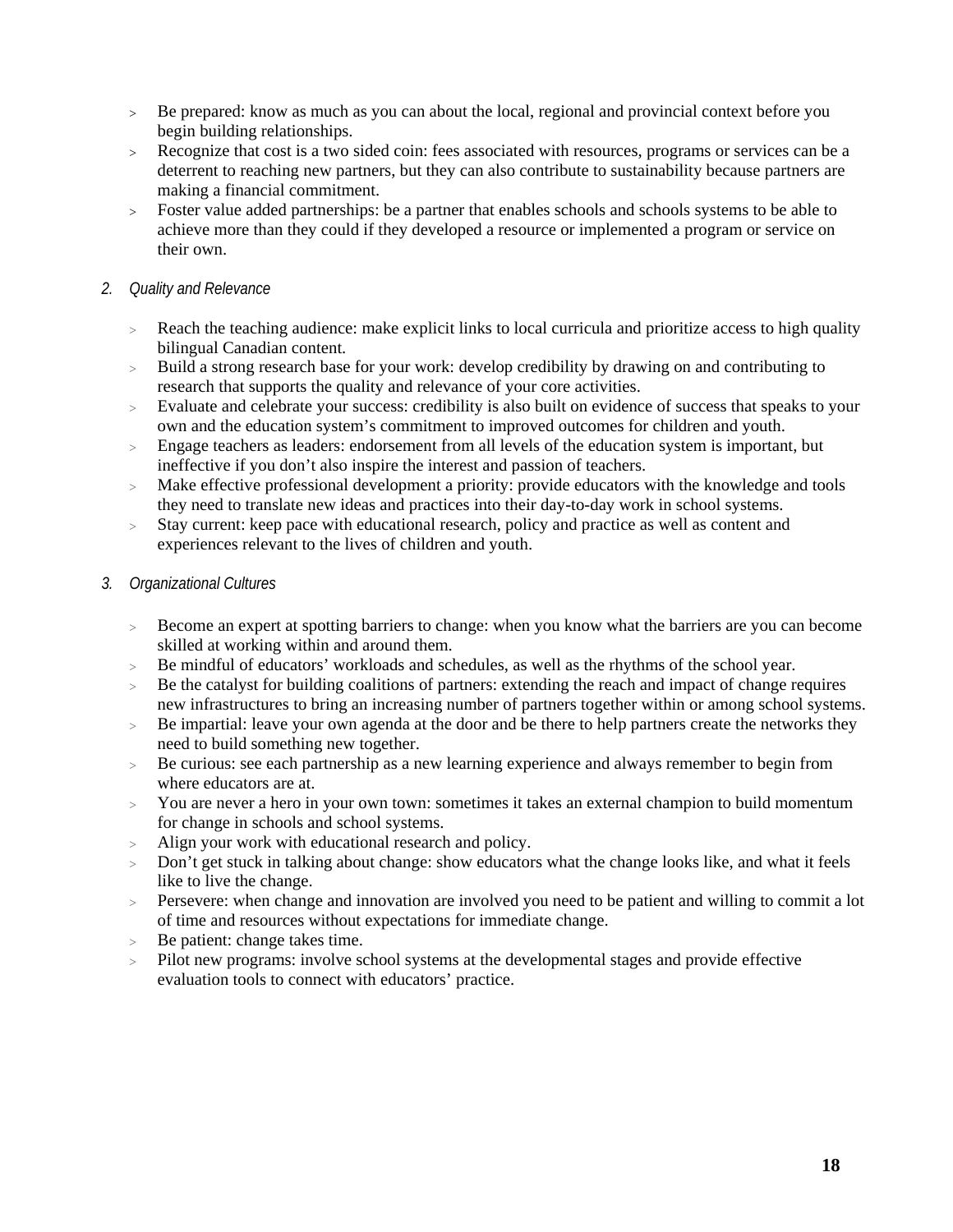# <span id="page-23-0"></span>Section 6. Case Studies

# TakingITGlobal

## Inspire • Inform • Involve

#### TIG in the Classroom

TIGed is a new set of teacher and student tools to support the integration of TakingITGlobal.com into classrooms around the world.

Using TIGed, teachers and students can draw on the content and network of youth in a secure member only site, classrooms from around the world can collaborate on projects that fit into local curriculum, and teachers can draw inspiration for activities and support each other in teacher discussion groups.

Adapted from www.takingitglobal.org/tiged/

TakingITGlobal (TIG), and its flagship website [www.TakingITGlobal.org](http://www.takingitglobal.org/), are rooted in a powerful vision for global change and deep student engagement through learning in online communities. At TIG, technology isn't just a teaching tool or a subject; it is a gateway to dynamic environments and tools for learning that "bridge the gap between how students live and how students learn."1

Created in 1999, TIG evolved from a local online informal learning community to a vibrant multilingual global online network with more than 150 000 members who engage in local and global issues through content created for and by youth around the world. As described by Michael Furdyk - a co-founder of TIG - "our mark of innovation was bringing high quality content, written by and for youth, alive through the technologies that youth live in"

TakingITGlobal.org was originally designed as a space exclusively for youth, but TIG's co-founders quickly realized that teachers were really excited about the TIG approach because of its incredible potential for engaging students in classroom settings. In response to teachers' enthusiasm, TIG developed – and is constantly improving and expanding - several education programs focussed on classroom-based global learning through a high quality, interactive and secure online community called TIGed (see "TIG in the Classroom).

To support the use and impact of TIGed in the classroom, TIG has reached over 100 000 teachers through presentations and professional development workshops. TIG's approach to professional development has advanced to emphasize experiential teacher learning with a focus on helping teachers develop new comfort levels and excitement for the potential of technology. Whether they are connecting with teachers at a workshop or reaching them through the internet, TIG remains committed to its vision: "deep student engagement is the outcome, teacher engagement is the approach."

#### Sticking Points

- $>$  Inspire Inform Involve: you can inspire teachers by talking about the potential of technology for learning, but talk alone won't change practice. Educators need opportunities to experience technology in action in an environment where questions are welcomed and concerns are addressed - "Once teachers have the time to practice using new tools through technology, it clicks in a way that is irreversible."
- > Change takes time: always start from where educators are at and establish structures to support them without expecting their practice to transform immediately.
- Be flexible: what works for one teacher, might not work for another.
- <sup>&</sup>gt; Always be open and responsive to feedback from educators: any barriers to implementation need to be "fixed" quickly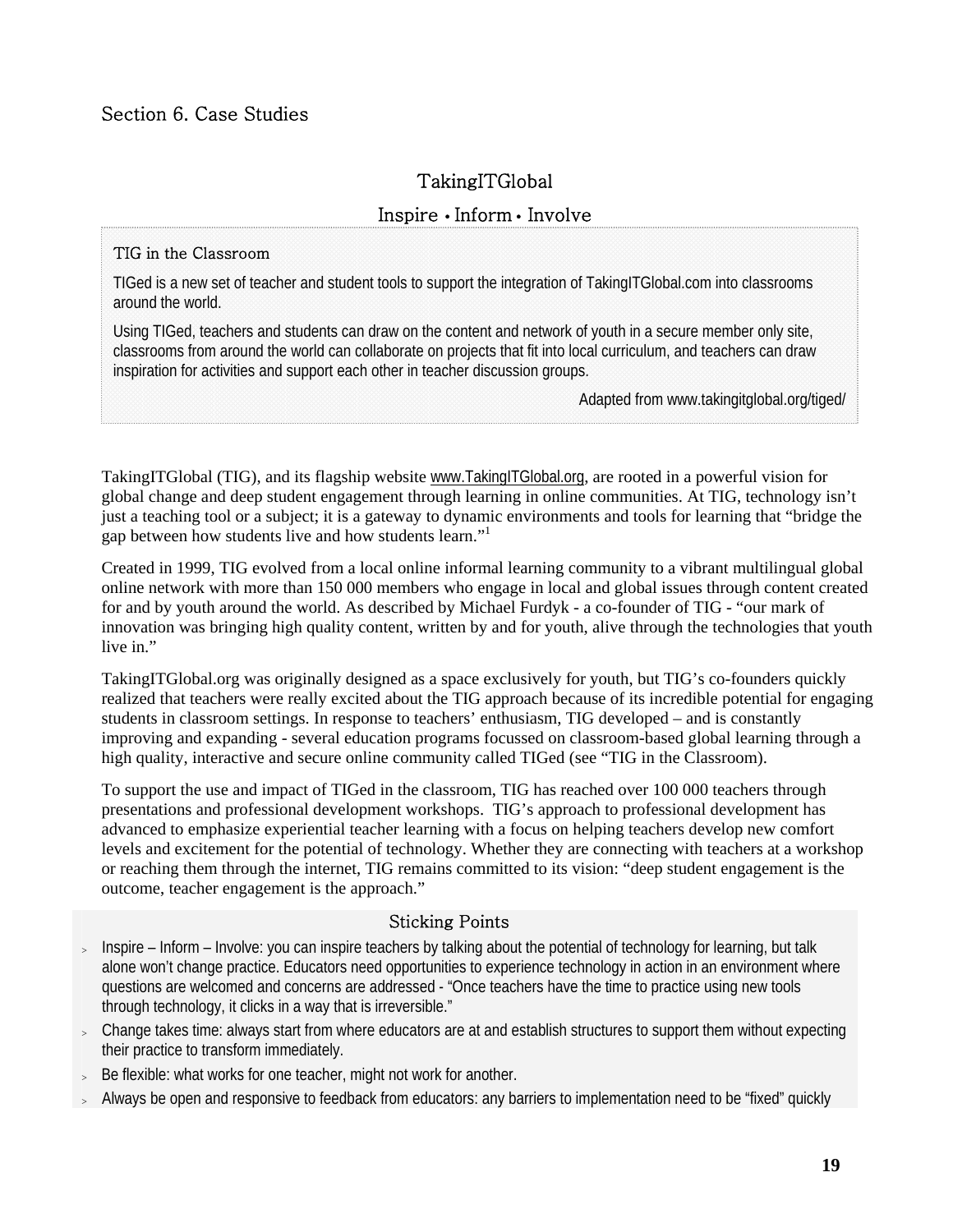so that teachers can continue to innovate with confidence.

- > Take a holistic approach to working with schools: reach beyond educators who already believe in the potential of technology for learning; recognize that teachers may be reluctant or discouraged from implementing innovative practice if school administrators and school boards do not understand and/or support the change.
- > Demonstrate that you are partnership oriented: approach schools or schools boards to engage in dialogue about change, not to push an agenda or sell a solution.
- <sup>&</sup>gt; Foster champions in schools and school boards and understand that innovative educators sometimes need an external hero to help them scale up change from a classroom or school.
- > Ongoing sustainability depends on securing a small revenue level to cover core operating costs: it is necessary to balance the reality that a small fee can be a barrier to replicating innovation within and across school systems, but it can also support the change process because an individual or organization has "invested" in it.
- > Build a large ecosystem of mutually beneficial partnerships with organizations who share a common vision for change.
- School systems are complex and few have formal partnership liaisons. To move beyond relying on local champions and extend the scale of innovation, learn to work proactively with school boards.
- <sup>&</sup>gt; Innovation may take root in a school, but will often move very slowly at the school board level "The challenge is to understand how to replicate innovation across a school system."
- > Establish an evidence based approach to growth: create coalitions of partnerships with schools who are interested in being engaged, will make a commitment to a set of principles for implementation, and are willing to assess their progress as well as that of the partnership over time.

# A View from the Field

Sue first heard about TIG at a conference on ICT in education. As an IT leader in a large urban K-8 school she was excited by TIG's vision of reaching in and beyond the classroom through TakingITGlobal.org. At first, privacy and security issues related to the use of a public website presented a challenge in relation to her board's *Acceptable Use* policy, but TIG responded quickly to her concerns and their focus quickly shifted to exploring connections between TIG content and the local curriculum that Sue was using.

In describing a number of global education projects that also integrated language arts, visual arts, and video and digital photography Sue says, "It was a lot of work at first, but it really enriched students' lives: they gained a lot of confidence and a deeper understanding of the issues they studied."

Sue connected with TIG at its very early stages of development and she is quick to point out that some of the initial challenges she experienced, such as the amount of work involved, have been addressed by TIG over the years, especially through resources for teachers on TIGed. She describes the staff at TIG as a "very committed group of young people who really care about what they are doing" and has nothing but praise for their supportive approach; but she is also quick to note that she was able to address many of the challenges she encountered working closely with a supportive colleague who, like her, was a "seasoned teacher and able to just go ahead with it."

The most important advice Sue has to offer to voluntary organizations working to bring innovation to classrooms is, "reach the teaching audience". By this she means reaching teachers to build enthusiasm, but also providing clear links to what they are doing in classrooms everyday. Curriculum in an outcome based environment is very structured, but Sue believes voluntary organizations can "help teachers find the points of flexibility – or 'give' – in the curriculum" and in doing so, can overcome a major stumbling block to innovation – time. To reach the teacher audience within and among schools, Sue also provides this piece of advice: "You need the support of the school principal: if they don't become part of it teachers probably won't either".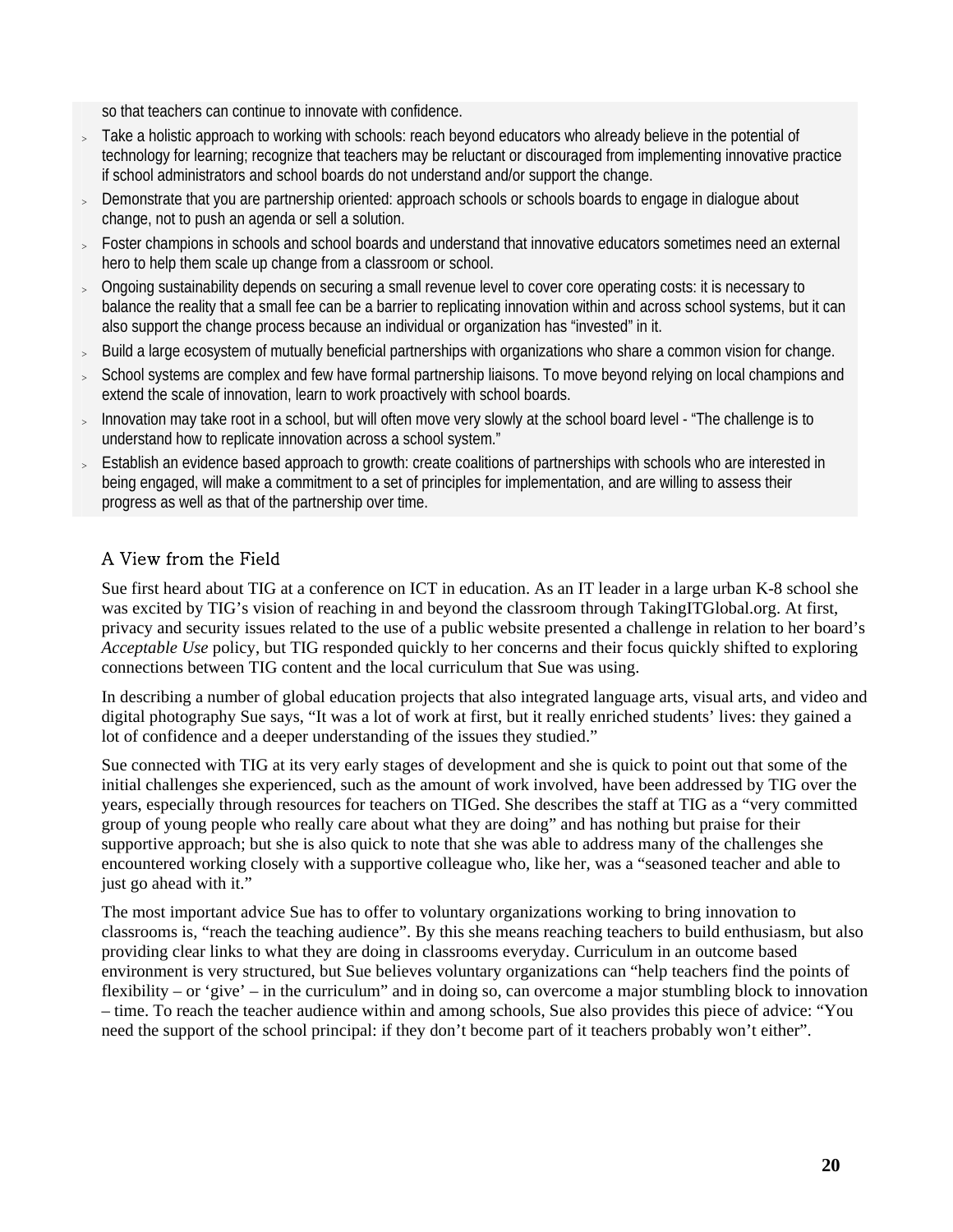# The Galileo Educational Network

# Inspiring Hearts and Minds

# GENA in the Classroom

Galileo Educational Network Association (GENA) challenges educators to think and act beyond the familiar and conventional boundaries of our learning and teaching practices.

GENA provides us with a sound, research-based, creative, and systematic approach to professional learning and development suited for practitioners who want to take an inquiry stance to their work.

The "GENA factor" is for those who dare to critically examine - in collaboration with others in GENA's rapidly growing community of reflective educators and their students - our current ways of thinking and doing, and to dramatically enhance, indeed, perhaps even to transform, our practice for the benefit of our students, ourselves, and the society that we serve.

http://www.galileo.org/about.html

From their days of team teaching together in Calgary schools, to their joint venture in creating the Galileo Educational Network Association (GENA), Pat Clifford and Sharon Friesen have been driven by a firm commitment to equity and dedication to shaking up a social order that continues to believe that only some students can achieve. Through their work together this dynamic team, along with Brenda Gladstone (GENA's Chief Operating Officer), have proven that the traditional boundaries of teaching and learning are often the only thing holding students back from reaching their full potential as learners and deeply connected citizens in the world.

Friesen offers a compelling analogy to illustrate the vision that GENA brings to their work with schools: "too often we invite kids to the buffet table and then we tell them what to eat. We need to move away from telling students what to learn and instead, give them something that is worth their time by turning the curriculum into something magical."

Classrooms touched by GENA's vision for change become knowledge-building environments where technology is infused in learning, students have a wide variety of options for demonstrating their learning, and students have opportunities to become, "inventors of their own theories, critics of other people's ideas, analyzers of evidence, and makers of their own personal marks on this most complex world".

To bring their vision to life GENA has focused on sculpting a new place for professional development (PD) in schools because they have always believed that pedagogy is the most important point of change. As Friesen describes it, "teachers inspire kids and they are the ones who hold educational change in their hands."

GENA's approach to PD is about opening up the possibilities of pedagogical practice through job embedded onsite and online mentoring (see GENA in the Classroom). In partnerships with schools and teachers across North America, GENA helps "teachers understand how the new digital technologies are changing what we can, and should, be doing in schools" and cultivates a scholarship for teaching that empowers teachers to find themselves in their work and in the process of changing their practice. GENA is about improving student performance by helping teachers discover and bring to life everything that is worthwhile, inspiring, intriguing, compelling or just plain weird and interesting about the curriculum they teach. In short, it is about inspiring the hearts and minds of teachers and students.

## Sticking Points

- Schools are living places that can't be changed through a mechanical or formulaic process.
- Understand educational change from the inside and learn to recognize the strategies that people use to let change in or to keep it out.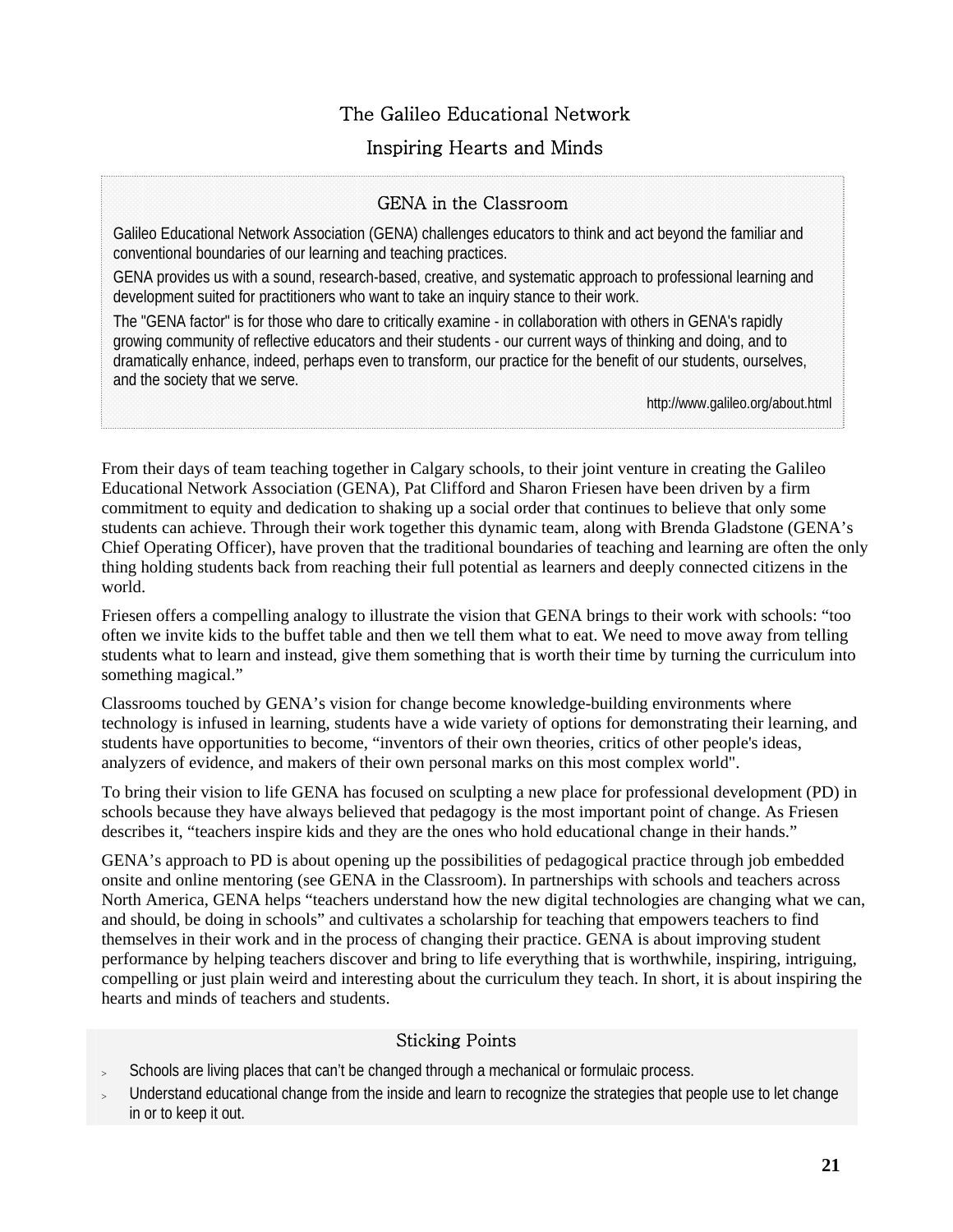- <sup>&</sup>gt; Capture all possible places for change teachers, principals, school district leaders, provincial Departments and Ministries of Education.
- > Establish strong working relationships by becoming an expert listener.
- <sup>&</sup>gt; Don't get stuck in talking about change: the focus must be on showing educators what the change looks like, and what it feels like to live the change.
- <sup>&</sup>gt; Understand what it means to live with change as it is happening: change involves being able to live with disruption especially when a school stops looking like other schools because of the change Be there to support this element of the change process.
- <sup>&</sup>gt; Become an expert at moving in and around resistance to change.
- Always start from where the teachers and principals are at.
- Understand and implement strategies that support sustainable change:
	- champion research and evidence based practice,
	- invite and respond to feedback,
	- always keep the end in mind,
	- see change as a living process and keep all of the pieces in focus,
	- inspire partners for who they are as human beings -capture their curiosity, imagination, roots, and generosity of spirit.
- > never forget that change is an ecological process that involves building knowledge and networks at the local, regional, provincial and international levels.
- $>$  Ongoing sustainability and the ability to extend the scope and reach of our work have been difficult in the absence of secure and longer-term funding. In addition to sustaining our work with teachers, we are always working to connect with allies in the public and private sector and continuing our efforts to profile the positive impact of our work for student engagement and achievement.

# A View from the Field

Pedagogical change and student engagement in learning have been a driving force in Susan's career as an elementary school teacher, vice-principal and principal. For the past eight years, GENA has been at the centre of her efforts to bring innovation to life in a small vibrant downtown Calgary school.

Susan's belief in the potential of GENA's model for technology infused inquiry based teaching and learning and her own capacity to work through the challenges of change have served her well: "when we began implementation of the GENA model here I was skeptical. We started out with only 3 computers, but in the end this worked to our advantage because it gave us the time to learn about innovative pedagogies before we even had the technology to fully put them into practice."

The school eventually received the technology it needed and Susan notes that it "has been a huge dividend and enabled what we've been able to do with kids." All along, however, "we've had to bend the rules sometimes to get what we needed" but now, "other schools look to us as a model for moving beyond the traditional computer lab to bringing the technology to learning and teaching in the classroom."

As much as technologies allowed the school to bring the curriculum to life, pedagogy and job embedded professional development have been the focus of the school's change strategy for the past seven years. As Susan notes, "we are always working against the tendency to return to traditional approaches and change does take time, but GENA has provided powerful support: because they are outside of the politics and day-to-day grind they can do what I can't as an administrator; they were teachers themselves and they bring a great deal of expertise to our work; they are advocates for change; and, they always work from where teachers are at, whether they are thriving or struggling."

Talking to Susan, you realize that she sees change as a journey and not, a destination. There have been many challenges along the way such as time and resources, but the biggest challenge according to Susan has been bringing the change to life with integrity – "it always has to be about students, parents, and teachers working together from a common understanding of what students of the  $21<sup>st</sup>$  century need to learn."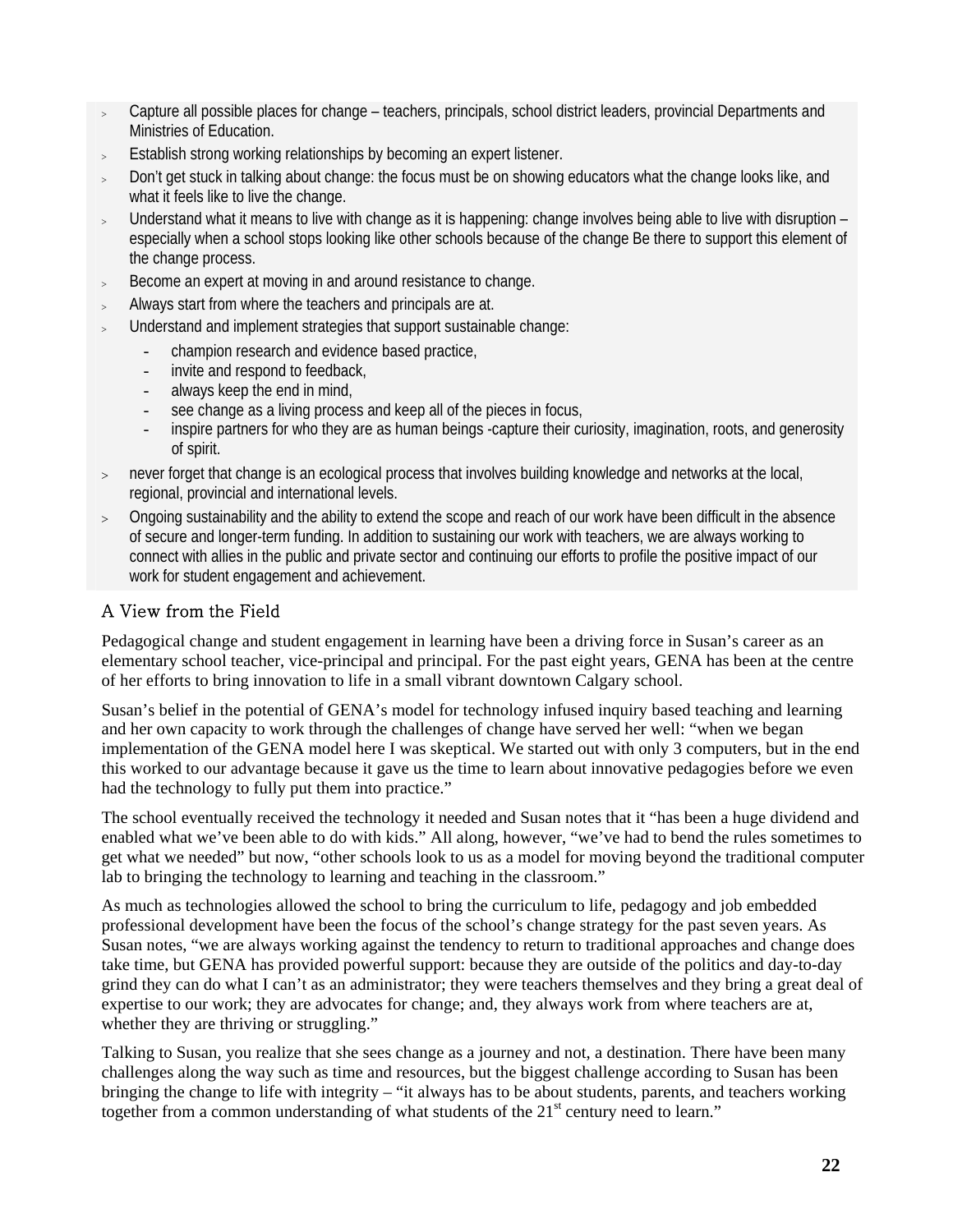GENA has been an integral part of the school's journey because they "are willing to listen to where we are at as a team and enter into the work with us as learners." When Susan can find the resources to provide staff with "the gift of time", GENA is there "working shoulder-to-shoulder with teachers in the classroom" or providing online support and access to new knowledge through their innovative *Intelligence Online* site.

To see the incredible impact of GENA on learning one only needs to visit the school's website where classroom inquiry projects are explained and celebrated. The website and other communications about teaching and learning at the school are a final layer of advice that Susan has to share about her experience with innovation: capture evidence of your success and bring the learning to life by being very public about your work.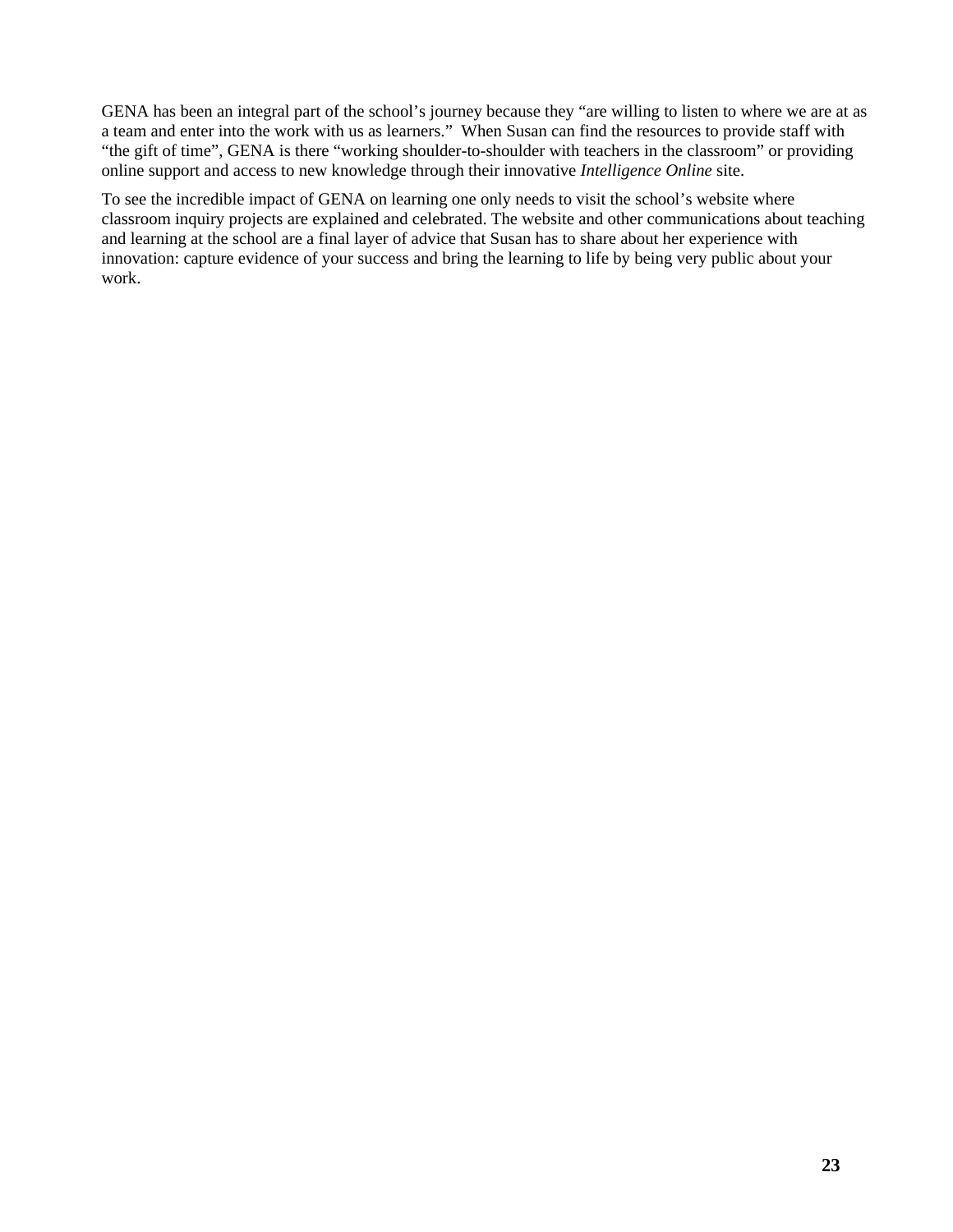# The Media Awareness Network

# Helping Young People Think Critically About the Media

## The Media Awareness Network (MNet) in the Classroom

Through three core programs offered on its bilingual website, MNet equips adults with information and tools to help young people think critically about the media:

- 1.Media education MNet's foundation program examines a wide range of media and provides teaching units designed to Canadian provincial media education curriculum outcomes for grades K-12 on media-related topics such as stereotyping, violence, privacy, marketing to children, the portrayal of diversity in the media, and online hate.
- 2.Web Awareness Canada's primary goal is to help teachers and librarians understand issues emerging as young people go online through licensed workshop tools that can be purchased for professional development. The workshop topics include online safety, protecting personal privacy, authenticating information, and marketing to young people. Web Awareness Canada is now expanding to include Internet literacy resources designed for use by young people.
- 3. Young Canadians in a Wired World (YCWW) research is designed to build an extensive database about the role of the Internet in young people's lives.

Adapted from http://www.media-awareness.ca/english/corporate/about\_us/index.cfm

The Media Awareness Network (MNet) thrives on the enthusiasm and energy that young people bring to living in a wired and media rich world. MNet's goal is to maximize the positive aspects of all media for the benefit of young people by infusing media education with an important twist: life-long critical thinking skills.

MNet's award winning education programs bring media literacy into action in Canadian classrooms by providing educators with resources designed to engage students in exploring the everyday impact of media in their lives through their signature media and internet education programs (see "MNet in the Classroom"). In addition to helping youth think critically about the media, MNet also has a long standing commitment to providing youth with the tools they need to have a voice in the media. As Catherine Peirce, MNet's Project Manager notes, "The *Media Toolkit for Youth* was designed to help youth counter the skewed representation of youth in the media by reaching the media themselves with stories about the great things they are doing."

From its early beginnings in 1998, MNet has focussed on the development of high quality professional development and resources for educators that are research based, cost effective, flexible, accessible, relevant and most importantly, clearly linked to the curriculum outcomes of each province or territory. Through MNet's website, teachers across Canada can access bilingual resources through a searchable database of teaching resources organized by subject, grade, topic and province or territory. They can also access MNet's daily features page which was developed in recognition of the fact that, "the landscape of media changes daily, but we can be responsive through our website and use current examples of content that students are encountering in the media as teachable moments for critical thinking."

## Sticking Points

- Be mindful of educators' workloads and schedules.
- Teachers are inundated with resources, focus on the creation of high quality resources that are rich in Canadian content and based in sound research.
- Place a high priority on relevance and ensure that resources are:
	- Current
	- Connected to students and educators experiences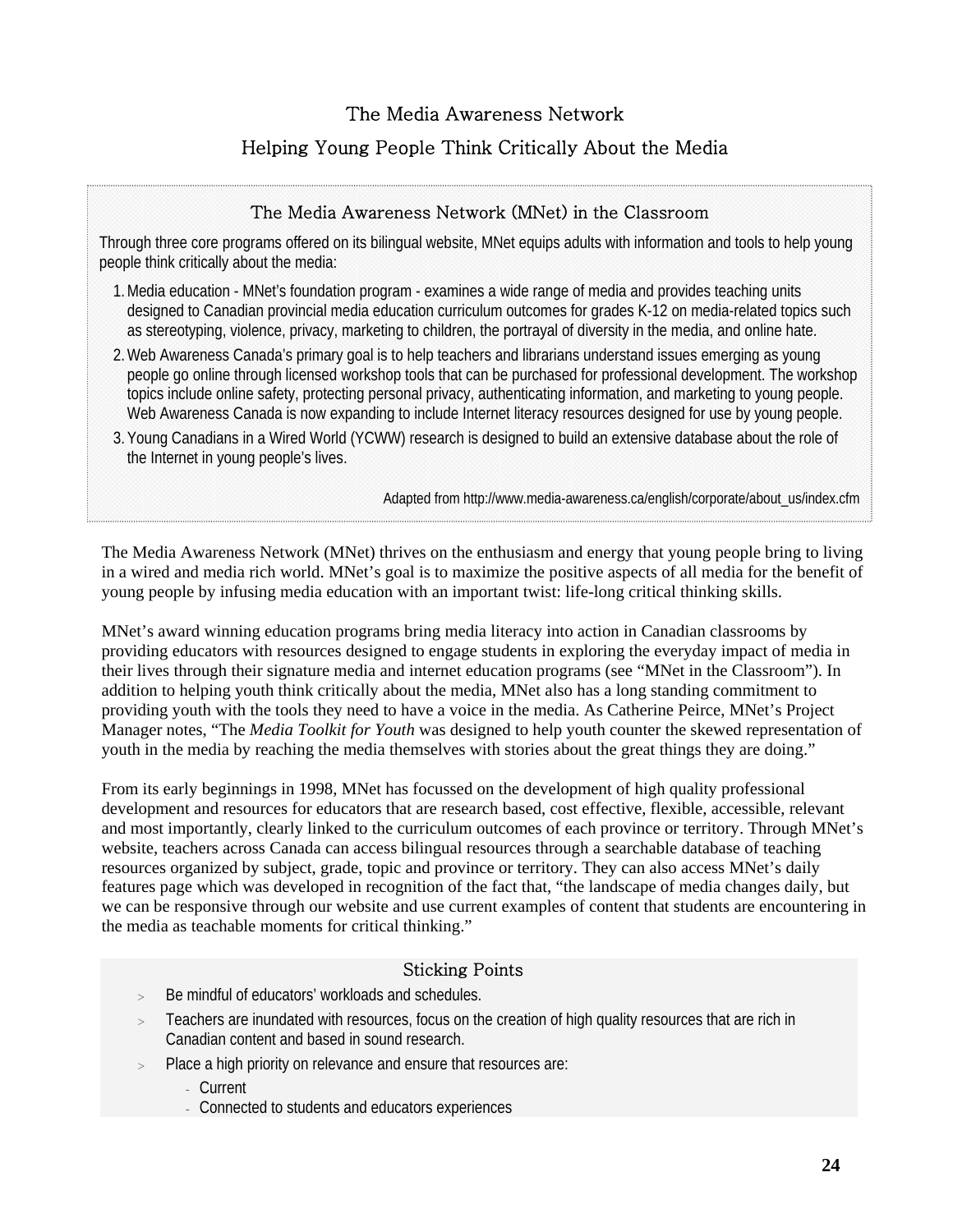- **Bilingual**
- Explicitly linked to the curriculum teachers are working with *and* responsive to changes in curriculum policies.
- Be respectful of the amount of funding that schools have: work to develop networks in and outside of schools to find opportunities for cost and resource sharing.
- > Know your "market" and audience: what do educators need, what is the best way to get resources to them, how can we become a new network of support for the work they are doing in the classroom?
- > Build awareness: media literacy is a relatively new addition to the core curriculum so we are constantly working to build awareness of MNet as a flexible and accessible source of relevant information and resources about media and internet education.
- > Build partnerships: engage key partners who are keen to pilot and evaluate new resources. These are often the same people who become MNet's spokespeople in the education community.
- Build relationships: involve education, voluntary, public and industry sector partners in planning and decisionmaking.

# A View from the Field

As an Information and Communication Technology (ICT) consultant in a large urban board, Micheline knows that the education market is teeming with information and resources on ICT in the classroom. She is quick to point out, however, that MNet really stands out in the sea of resources and potential partnerships in this area because MNet's work is relevant to students, teachers, parents *and* school board staff and most importantly, they are able to reach these audiences with wide ranging innovative programs and resources that "fit perfectly" with what is happening in today's classrooms, schools, boards, and school communities.

In Micheline's own sphere of work, MNet's *Young Canadians in a Wired World* research program is an incredible asset because it provides school boards with valuable data for decision-making that they could never replicate in-house. MNet's role as a centre of expertise also extends to the classroom, "their website is phenomenal and teachers use their online resources all the time because they fit" with the new provincial curriculum on media literacy and allow teachers to access high quality resources – such as MNet's award winning online anti-racism resources – that would take a lot of time and research for teachers to create on their own.

MNet's strong commitment to research allows schools and school boards to really trust their "product" whether it is statistics on the role of the internet in the lives of children and youth, parent workshops on internet safety, or resources that bring awareness and critical thinking about the media to classrooms. As Micheline speaks about her relationship with MNet over the past four years, however, you realize that MNet's credibility and ability to "stay ahead of change" is built on research, but accomplished in their ability to bring well researched information to life for teaching, learning and decision-making in settings that parallel the incredible reach of the media in young peoples' lives.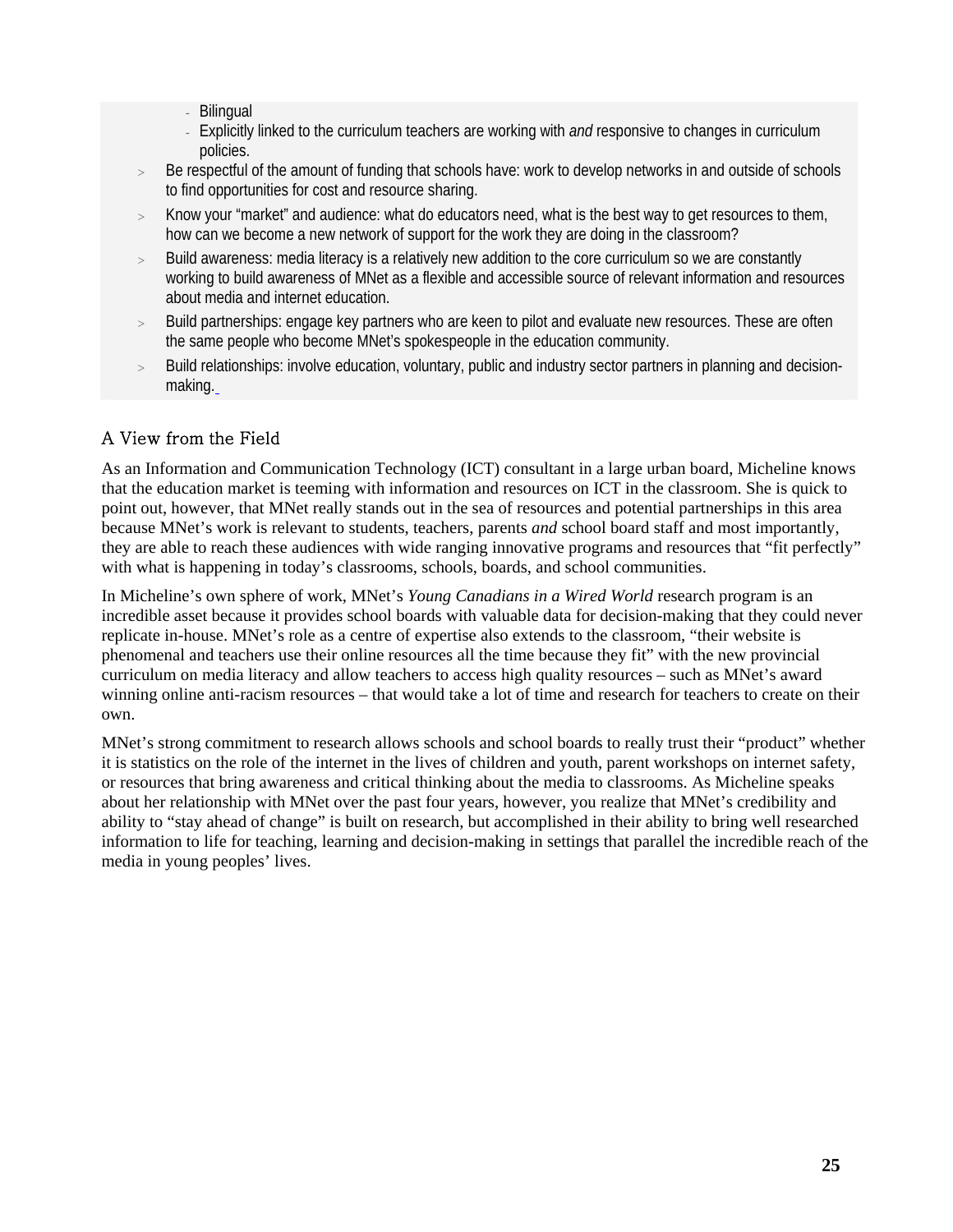# **ArtsSmarts**

# Investing in a Creative Canada

## ArtsSmarts in the Classroom

In classrooms from coast to coast, artists and educators, schools and communities collaborate to integrate the arts into the daily work of students studying core subjects such as social studies, math, and language arts. Whether it is history through drama, math through dance, or science through music, projects reflect locally-shaped themes that cover the requirements of the provincial curriculum, but also help students to understand who they are and where they are in the world.

From its inception, ArtsSmarts has focused on "breaking down walls" - the walls between schools and communities, the education sector and the cultural sectors, artists, and teachers, arts organizations and community organizations; the walls around subject areas in the curriculum; the walls around artistic disciplines; the I.Q. walls around measurements of learning; the walls that stereotype children among their peers and as students.

http://www.artssmarts.ca/eng/about/

The ArtsSmarts program brings schools and communities together to enhance arts-related activities that are linked to educational outcomes. As stated in ArtsSmarts mission, "the desire is to encourage students to develop their intellectual skills through active participation in the arts. In this context, the goal of the program is to engage Canadians, particularly young people, in artistic activity with a view to developing supporters and practitioners of the arts and nurturing creative thinkers."

ArtsSmarts does not provide direct programs or services to school systems and yet, it has had a significant impact on arts-based pedagogy and school-community partnerships in provincially and federally funded schools across Canada. The mark of ArtsSmarts innovation is its model for providing seed monies, capacity building tools, and ongoing support for the creation of long-term, self-directed and self-sufficient local and regional partnerships that connect students, teachers, artists, arts organizations, school systems, and members of the broader community.

Although ArtsSmarts' reach is wide, it maintains a strong focus on pedagogy and learning in all of its work which Annalee Adair, ArtsSmarts' Executive Director, describes as "building bridges" of understanding between teachers and artists and among the partners that make their work in schools possible as well as "building capacity" for local and regional partners to take the lead in creating change strategies that support the development of public, private, and voluntary sector alliances for learning.

Building bridges of understanding and capacity building are also themes that apply to ArtsSmarts' commitment to the role of research and evaluation in supporting the sustainability of inovation. Each ArtsSmarts program is designed by educators and artists who submit a joint funding application, work as a team to implement the program and then to evaluate its success. It is clear that Adair also takes this model to heart in her own approach to leading ArtsSmarts at the national level: "if you want to make a change study what you are doing, understand why its working and cultivate knowledge to build capacity at every level."

#### Sticking Points

Create a model that is highly flexible and able bridge the different needs, policies, and programs of diverse partners.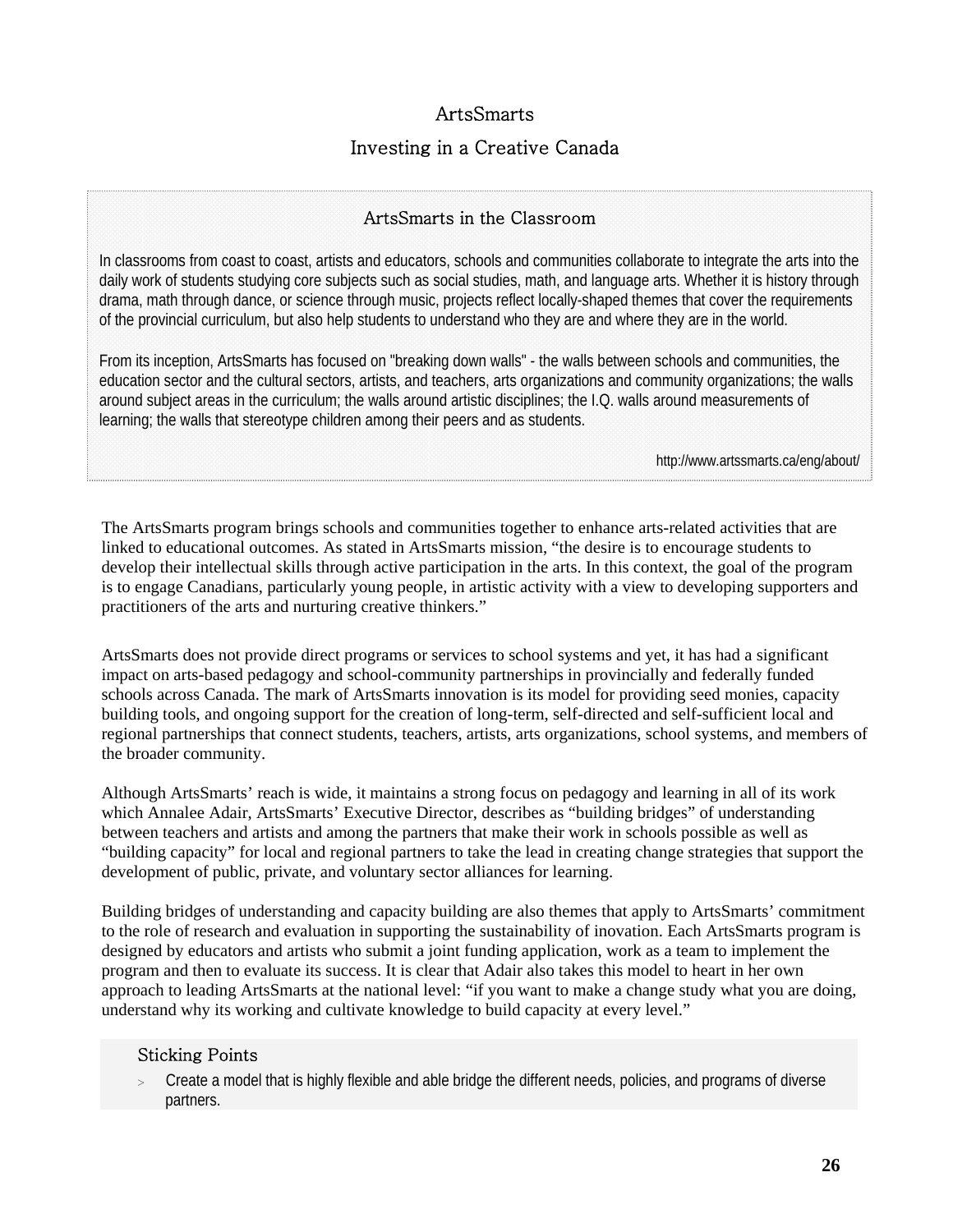- > Teacher leadership is essential pedagogy and engage teachers in high quality professional development, developing, implementing and evaluating programs
- > Don't arrive with an agenda innovation is not what an external partner brings to the table, it's the model they provide for partners to be able to build something new together.
- Partnerships and consortia among diverse groups take time to develop.
- Context is Everything:
	- Never loose sight of the fact that the classroom is the context if the focus is not on the classroom, partnerships will fail to influence pedagogy and policy.
	- Be aware of how activities at one level influence what happens at another.
	- Partners really have to get to know each other and discover ways to effectively bridge different points of view, mandates, policy frameworks.
	- Create a model that is very adaptable to local contexts and able to fit with larger education policy and program goals.
- If change is what you're working toward, make sure you have strategies in place to evaluate its impact.
- > Learn from emergent and unexpected outcomes.
- Work independently, but also collectively to build a stronger voice for initiatives before you begin working with a community find out what is already in place; investigate how your organization can support their work and how their work can contribute to your growth.
- Build awareness and credibility by fostering strong relationships with partners at all levels: as new partners are engaged at the local, regional and national levels you create networks that capture the incredible potential of everyday conversations.
- Balancing your ability to build a foundation of sustainability at the local level with your own organizational capacity. It is a bit of a balancing act: you need to secure new funding to support growth and in turn, you need to grow to enhance your funding sources.
- Creating the framework and infrastructure to support a "network of networks" which involves movement from local to regional networks and consortia and eventually a national network of regional networks.
- > Be an organization that acts as a catalyst for change and helps partners evolve from funding or program recipients to leaders in program development.
- Develop new research models (see "A View from the Field" below) to cultivate inquiry, new knowledge, and insights about learning, innovation, partnerships, capacity building and program sustainability.

# A View from the Field

Barbara first learned about ArtsSmarts when a Parent Arts Council she was working with set out to secure external funding to enhance the arts program at a local high school. Through her position as the school board's partnership coordinator, Barbara was drawn to the ArtsSmarts model and engaged key people in the board to extend its reach from a local to district wide initiative. This ArtsSmarts story, like many others, is one of innovative approaches to partnering, funding, planning and evaluation, teaching and learning: "from the beginning, we created a strong fit – ArtsSmarts fits with board objectives, it is helping teachers do their jobs in a more innovative and creative way, *and* it is helping us meet the needs of our students."

In her three years of using the ArtsSmarts model to bring arts infused learning to at-risk students in the board, Barbara and her colleagues in the board's curriculum and research departments have learned a few lessons about supporting innovation:

- > "Teachers are often up to their eyeballs in managing mandated programs" so if you are introducing an external program, make sure it fits with what's happening in schools and helps teachers do their jobs.
- $\rightarrow$ Engage teachers and principals in leadership roles in implementation and evaluation of the program.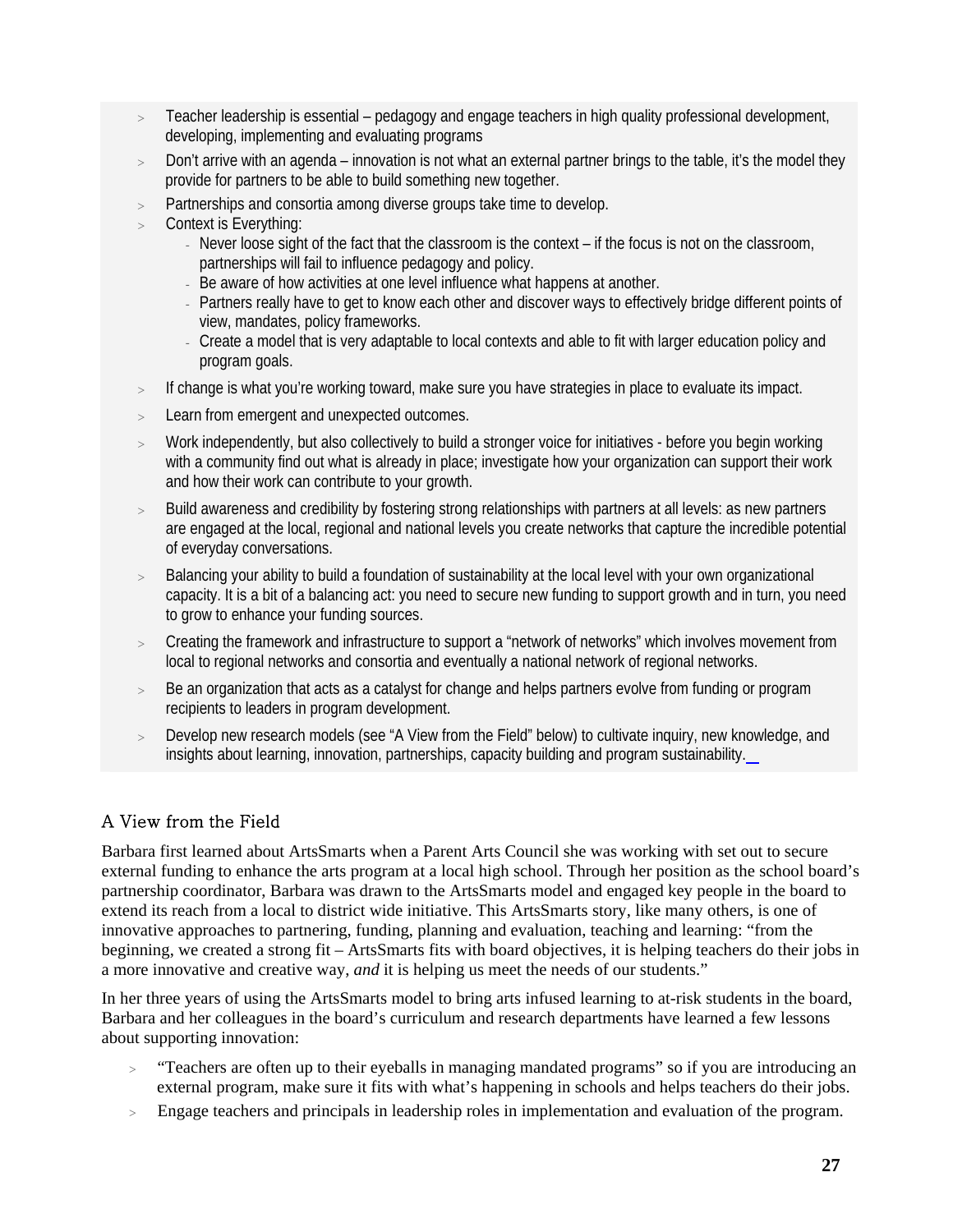- > Take the time to evaluate and communicate the program's connection to the curriculum, teacher's practice, and student achievement.
- > Provide time in the school day for planning and professional development to support implementation "it is expensive, but we have to find ways to make it part of the workday."
- > When you are introducing a new program, find ways to "market it" internally through champions in the board and high quality research that shows how it can make a difference.

Next year the board will be integrating an action research component to its evaluation of the ArtsSmarts program in schools. Barbara recognizes that teachers will need a lot of support to this, but she also knows that this new model of inquiry based research, "will ground the work in teachers own practice and capture teachers' curiosities about the impact of arts infused projects on teaching and learning."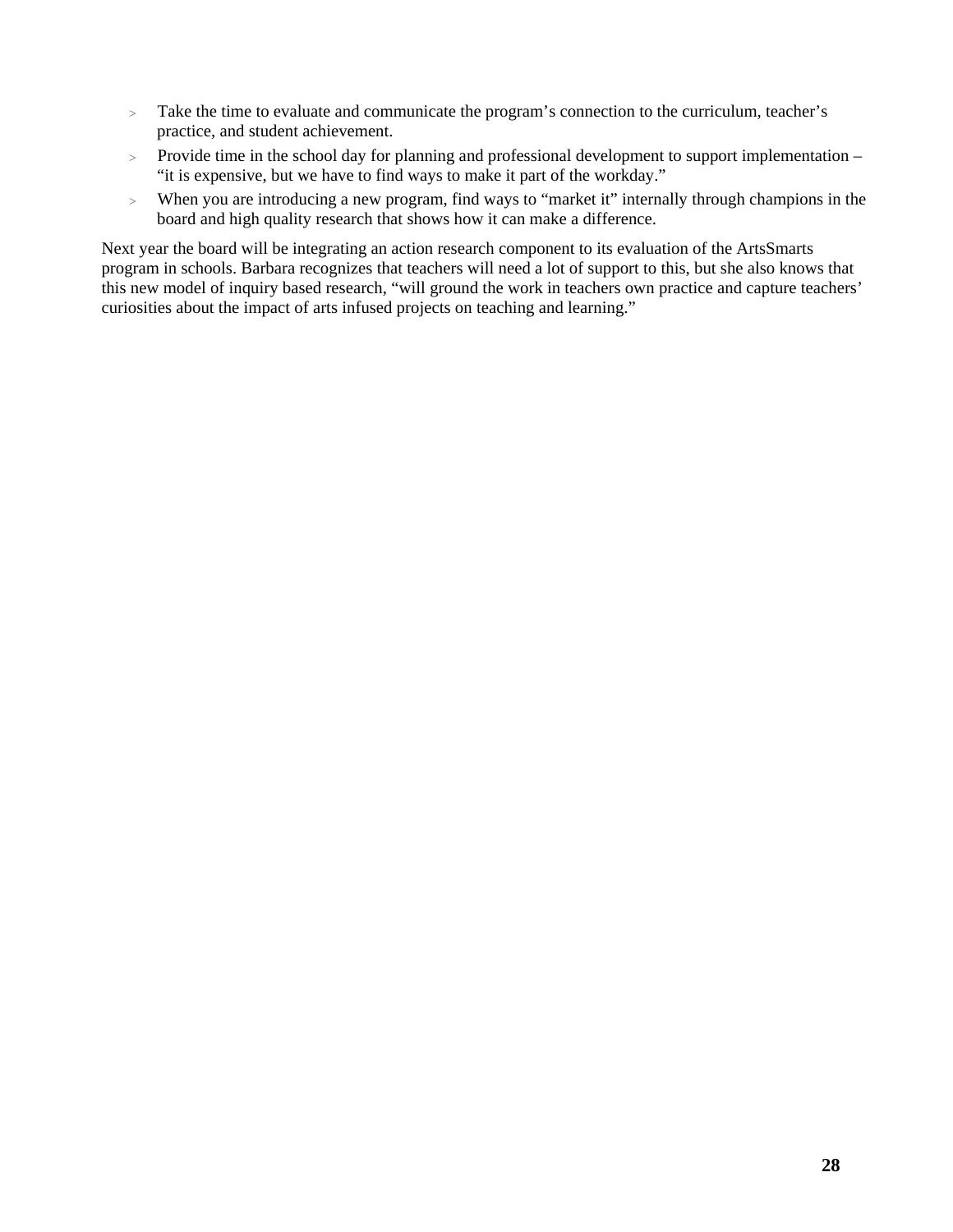# <span id="page-33-0"></span>Section 7. Conclusion

Although incomplete in terms of a classification system, this report paints a clear picture of a dynamic set of intersections between the education and voluntary sectors. It also reveals the incredible complexity of both sectors and their partnerships. In spite of – and possibly because of – this complexity, education and voluntary sector partners have learned some valuable lessons about the "sticking points" of working together to create new opportunities for children and youth and new spaces for social and educational change. A summary of these lessons, which provide a lens into the possibilities of sustainable partnerships *and* sustainable change, are presented below as a point of closure for this report as well as a point of moving forward to extend the reach and impact of education-voluntary sector collaboration.

## Lessons Learned

#### 1 – Appreciate the Importance of Context

Annalee Adair's observation that "context is everything" when the voluntary and education sectors meet (see the ArtsSmarts case study on page 24) is an insight that all voluntary sector organizations that work with school systems. Schools and school systems across Canada are incredibly different, but they share many similarities in the context of their work. To foster effective partnerships, it is important for voluntary sector organizations to consider the following,

- > Be mindful of educators' workloads and schedules, as well as the rhythms of the school year.
- > Make explicit links to local curricula.
- > Prioritize access to high quality bilingual Canadian content.
- > Provide educators with the knowledge and tools they need to translate new ideas and practices into their day-to-day work in classrooms.
- > Honour schools and school systems as living places that require flexible an innovative approaches to achieving their goals.
- Be impartial: leave your own agenda at the door and be there to help partners create the networks they need to build something new together.

## $2$  – Capture the Levers of Change.

A central theme in stories about intersections between the education and voluntary sectors is the challenge of extending the reach and impact of successful partnerships within or among school systems. Not surprisingly, some of the most important lessons learned – especially by innovating voluntary sector organizations – have centred on understanding the education sector as a complex *system* with multiple and interrelated levers (e.g. curriculum and operating policies, strategic directions, decision-making channels) for change. Understanding education as a system is critical to relationship and partnership building and therefore, it is essential that voluntary sector organizations,

- > establish explicit agendas for learning;
- > clearly articulate how their agendas intersect with the objectives of partners at all levels of the school system (i.e., teachers, principals, school board administrators, unions and professional associations, provincial, territorial and school authority officials, and other policy makers);
- > engage educators as leaders: endorsement from all levels of the education system is important, but ineffective if you don't also inspire the interest and passion of teachers and school administrators;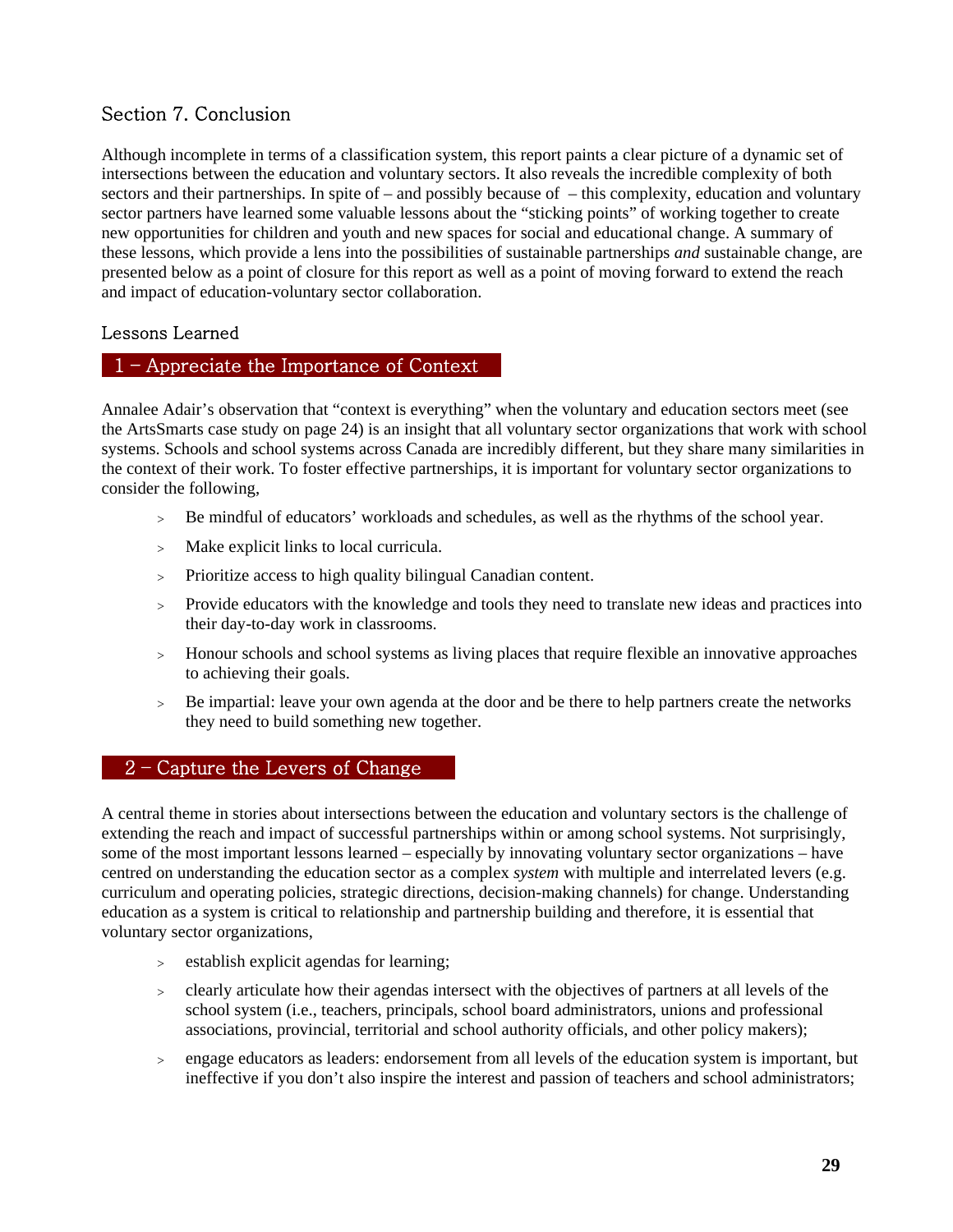- > build a strong research base for their work: develop credibility by drawing on and contributing to research that supports the quality and relevance of your core activities;
- > study everything they do, understand why it is working and cultivate knowledge to build capacity for future work;
- > know as much as they can about the local, regional and provincial/territorial context before beginning to build relationships;
- > endeavour to be the catalyst for building coalitions of partners: extending the reach and impact of change requires new infrastructures to bring an increasing number of partners together within or among school systems; and

#### 3 – Create Road Maps for Collaboration

Educators often note that partnerships with external organizations are valued, but are difficult to sustain because of challenges such as a lack of time, resources, and "fit" between the goals of a school or school system and those of other public or voluntary organizations. Many of these challenges can be moderated by providing voluntary sector organizations with information about the context and principles of developing partnerships with schools or school boards.

As discussed in Section 2, very few Canadian school boards or councils have developed "facilitative" policy frameworks for the development of partnerships. These policy frameworks, and the potential for other guidelines or tools to be developed as a by product of policy, provide an important road map for both sectors in building relationships for learning and therefore, it is important for school boards to consider,

- > Developing policy frameworks and guidelines to promote partnerships with organizations who share a common vision for learning and student achievement.
- > Developing guidelines to help teachers and administrators invite and evaluate partnerships in schools.
- > Creating mechanisms for information sharing on successful partnerships with voluntary sector partners.
- > Creating and publicizing a road map to help voluntary sector partners reach staff who can work as liaisons in exploring the potential of district or school level partnerships.
- > Acting as catalysts for building innovative partnerships that draw together the assets of the school system and voluntary sector organizations.

#### Defining a Way Forward

Unlike the health and social service sectors, education does not have a defined voluntary sector. This report is a first step in mapping out what we might eventually call the "voluntary education sector". To achieve further definition, a more empirical approach to developing a classification system (e.g., common labels and definitions) would be required, especially if our ultimate goal is to draw attention to the economic and broader social and educational benefits of the "sector".

It is also important to create the conditions for dialogue about intersections between the education and voluntary sectors that go beyond what a classification system can offer. A classification system can name, count, and provide insights into the scope of the voluntary education sector, but its use as a learning and decision-making tool is limited until we broaden its purpose by asking new questions. Throughout this report, for example, there are frequent references to understanding how to extend the impact and reach of voluntary sector partnerships. In the absence of a framework that helps us to define the elements of high quality, relevant